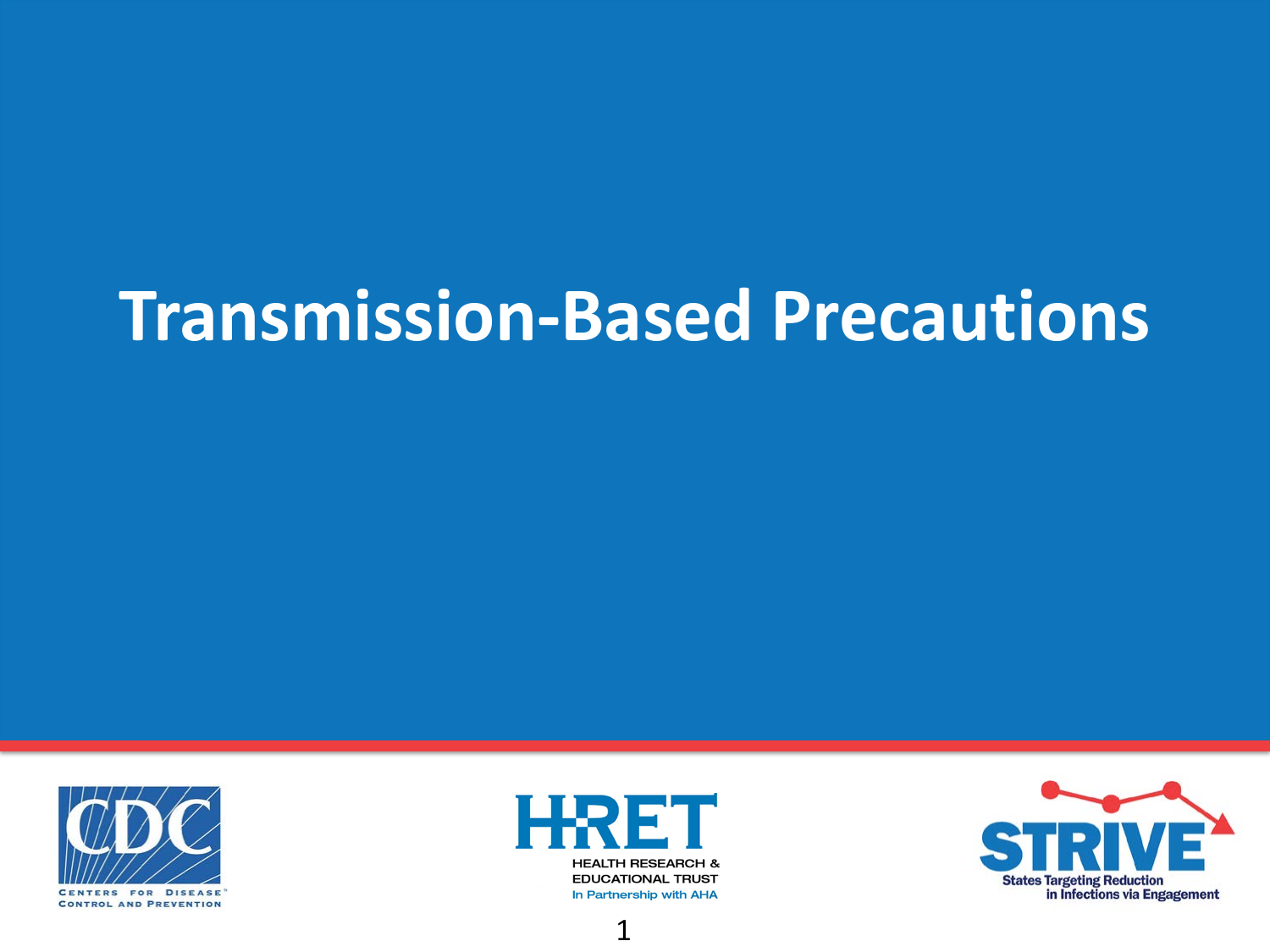

**Karen Jones, RN, MPH, CIC** Infection Preventionist St. John Hospital and Medical Center

**Contributions by** Linda R. Greene, RN, MPS, CIC University of Rochester Medical Center Highland Hospital Lona Mody, MD, MSc University of Michigan Ann Arbor VA Health System



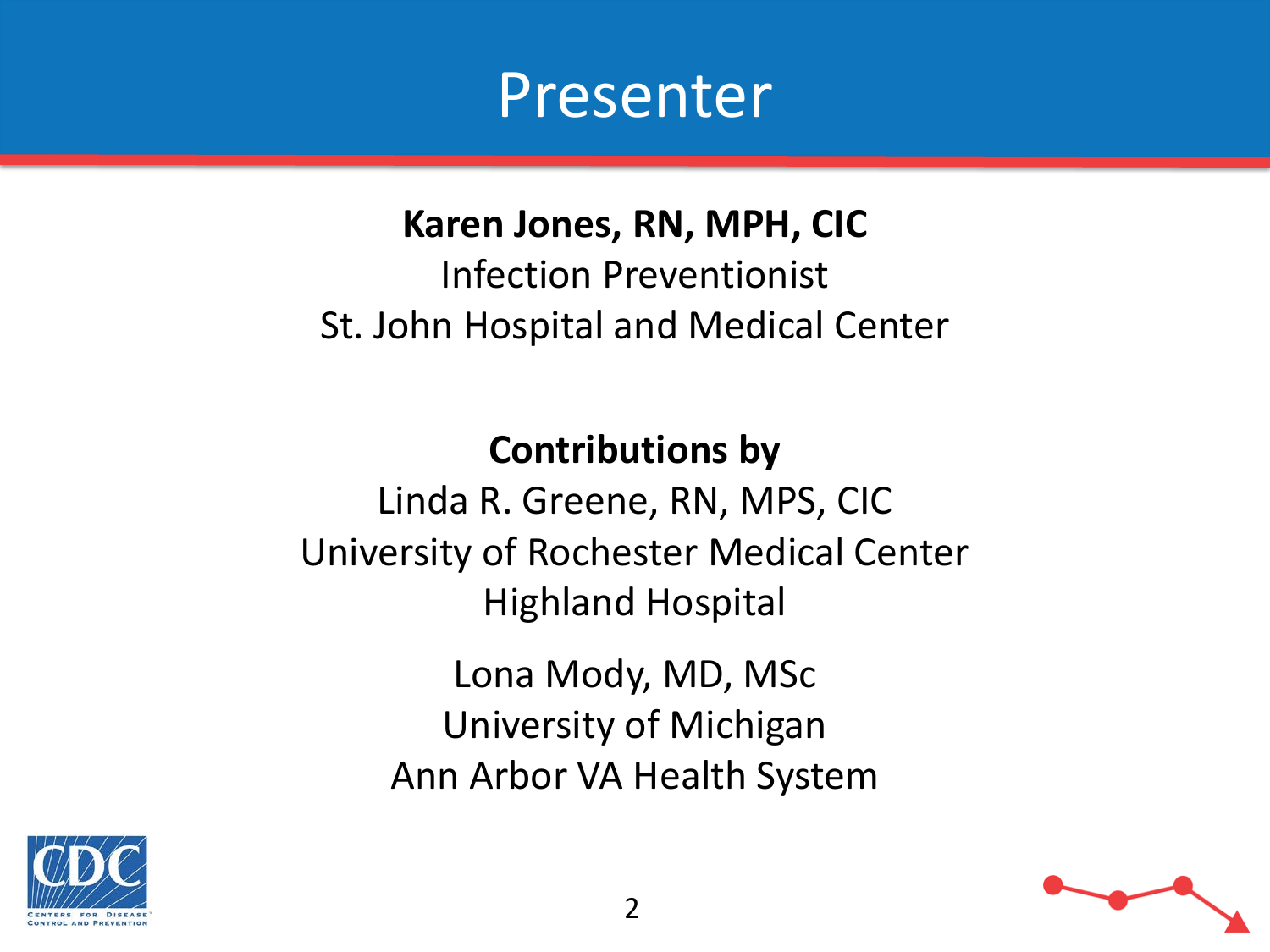# Learning Objectives

Describe the different types of Transmission-Based Precautions

Determine what types of practices and personal protective equipment (PPE) are appropriate based on method of disease transmission

Apply this knowledge in patient care settings



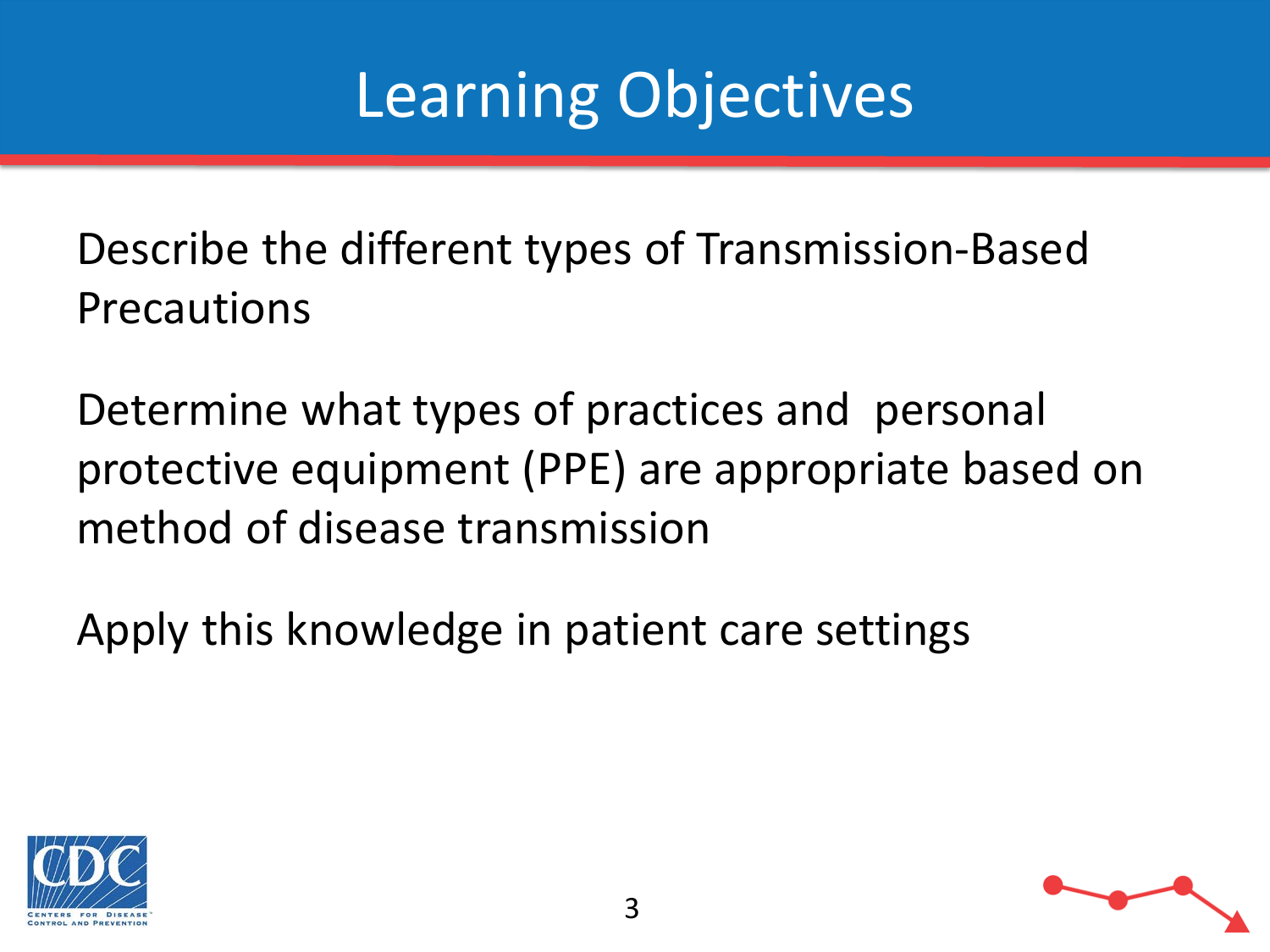Standard Precautions: apply to ALL care activities regardless of suspected or confirmed infection status

Transmission-Based Precautions: added measures to prevent the spread of disease from patients with known or suspected disease

*(Siegel JD et al., CDC Guidelines for Isolation Precaution, 2007 )*



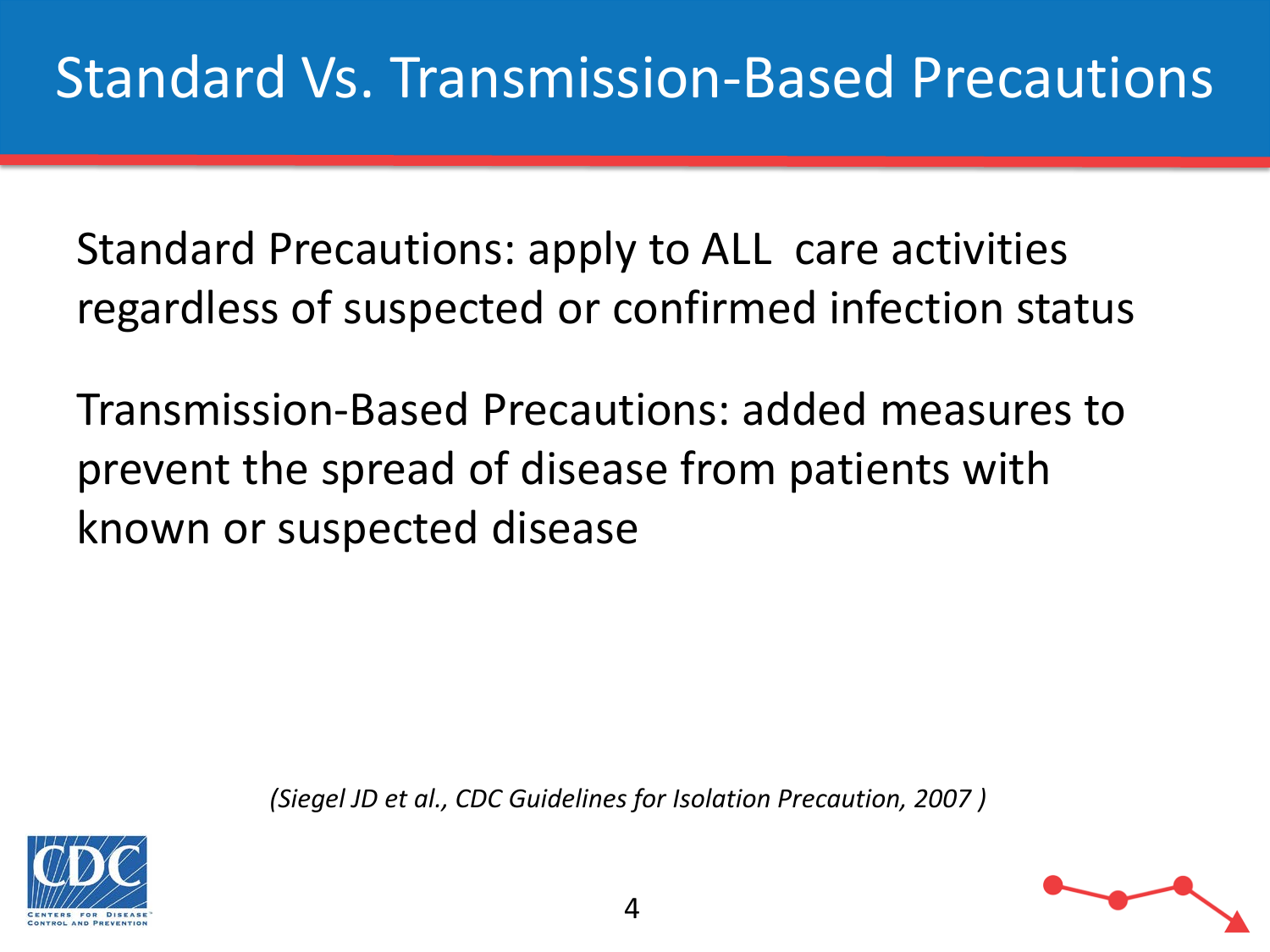#### HICPAC Guidelines



CENTERS FOR DISEASE **CONTROL AND PREVENTION**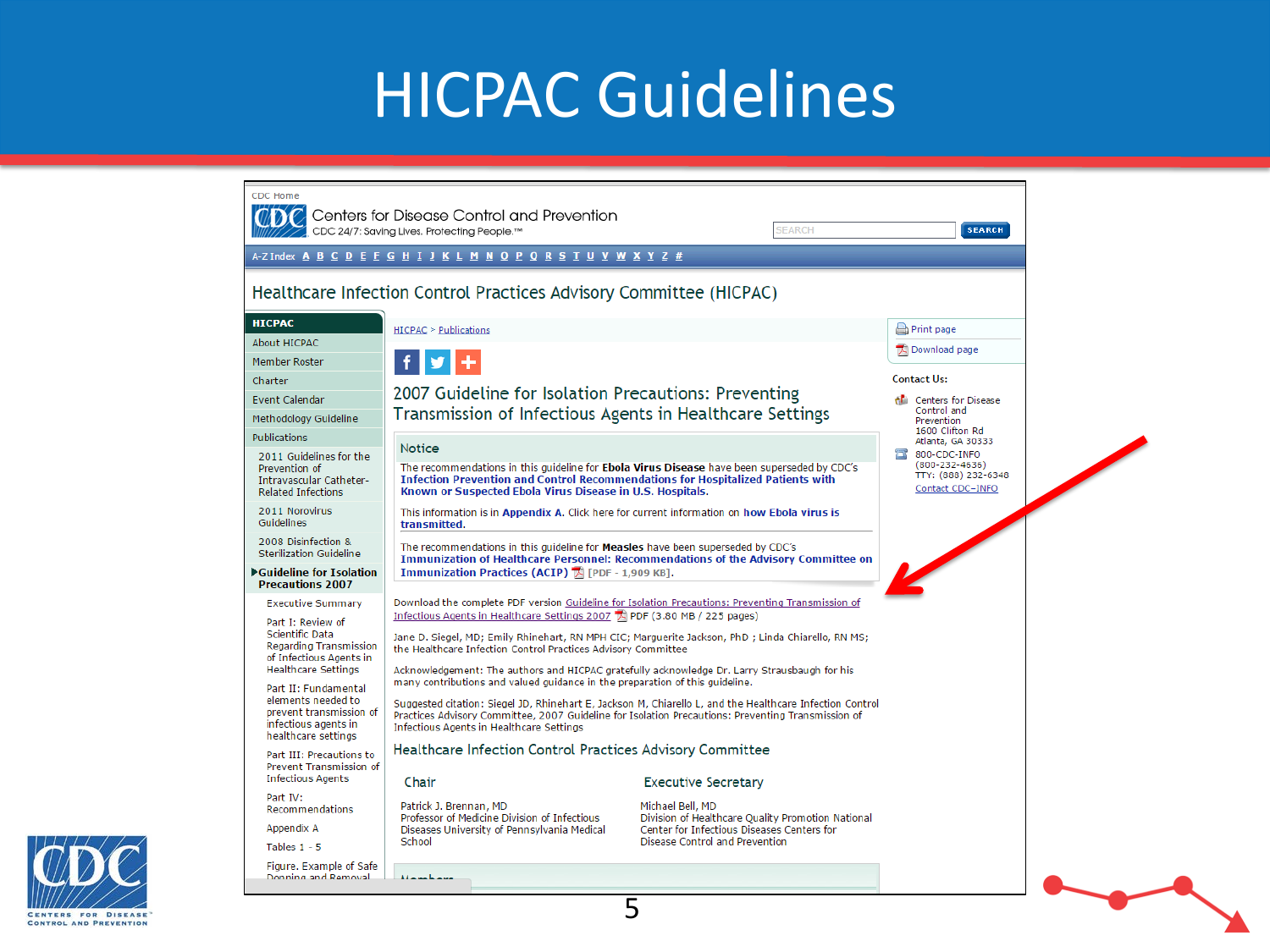# Types of Transmission-Based Precautions

- Contact Precautions
- Droplet Precautions
- Airborne Infection Isolation





*(CDC, Transmission-Based Preca[utions, https://www.cdc.gov/infectioncontrol/basics/transmission-based](https://www.cdc.gov/infectioncontrol/basics/transmission-based-precautions.html#anchor_1564058318)precautions.html#anchor\_1564058318 )*

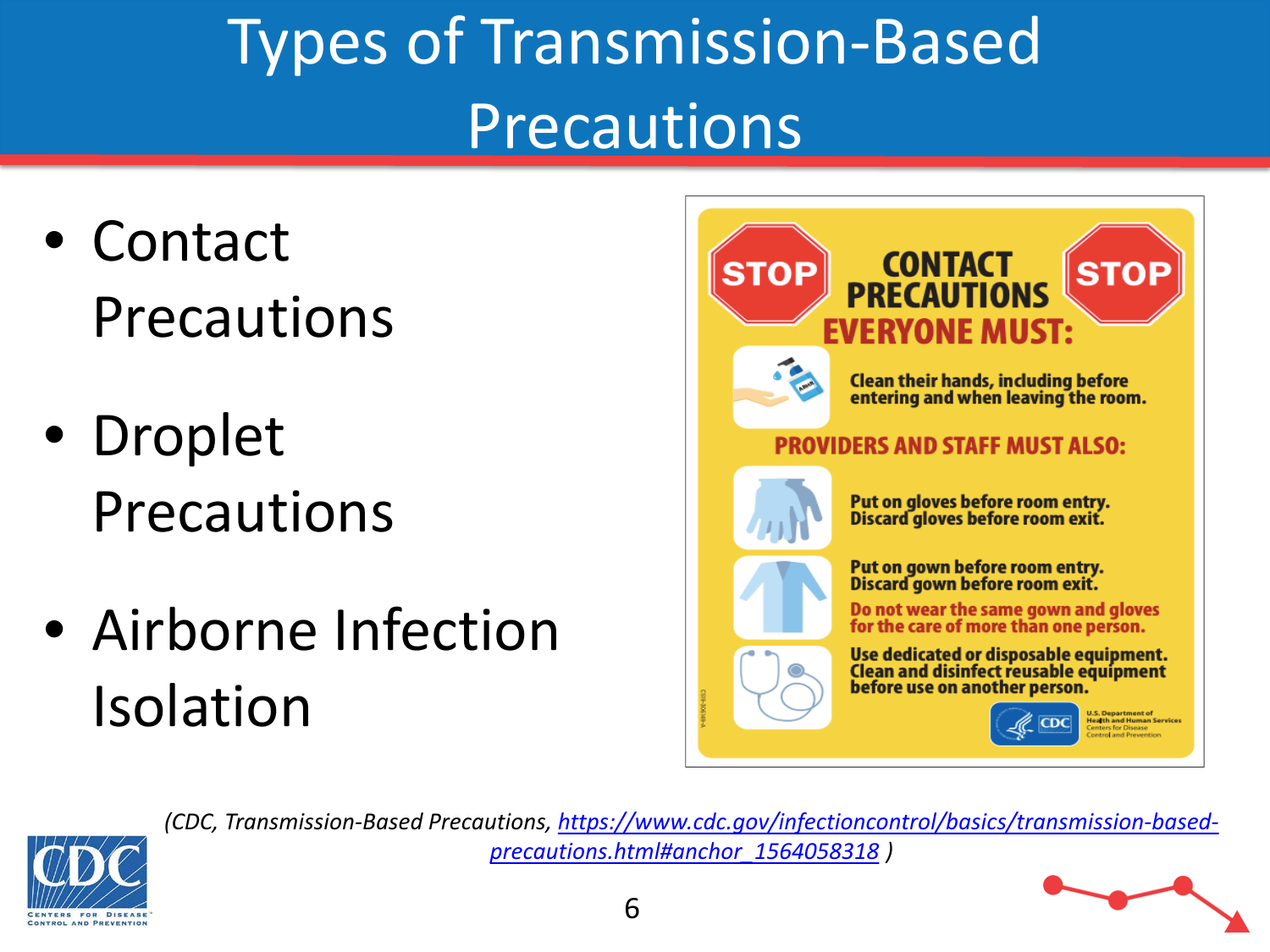#### Contact Precautions

Methods used to contain diseases that are spread by

- **Direct Contact**: Contact with the patient
- **Indirect Contact**: Contact with the patient's environment



Known or suspected infection or others that are "epidemiologically important"

Patients at risk of contaminating their environment

*(Siegel JD et al., CDC Guidelines for Isolation Precaution, 2007 )*



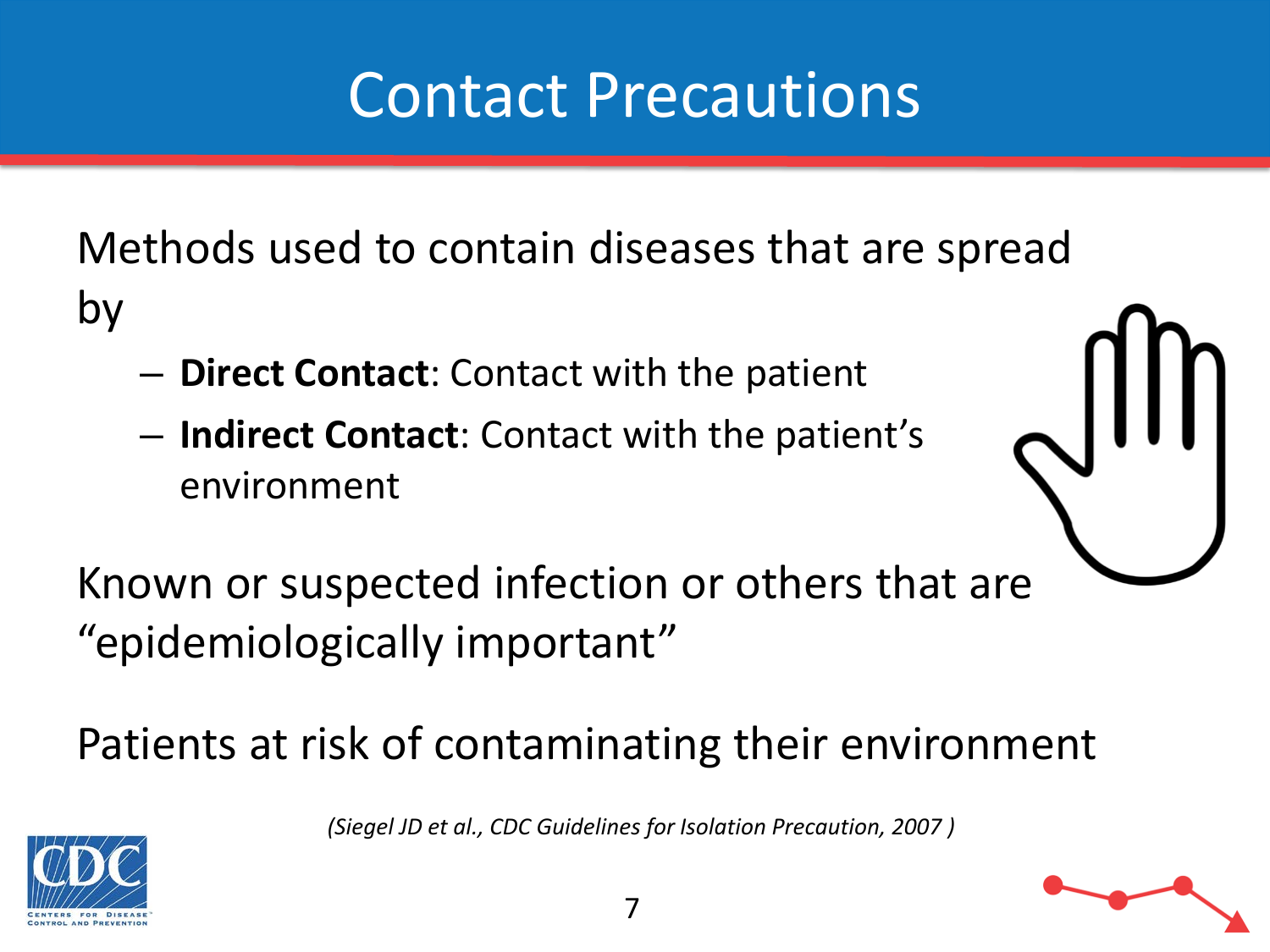Gown and gloves at entry point, before contact with a patient or patient's environment

Potentially contaminated objects include:

- Objects, such as tray tables and bedrails
- Medical equipment (e.g. Blood Pressure cuff)

Dedicated patient equipment is preferred

PPE removed at the point of exit, prompt hand hygiene

*(Siegel JD et al., CDC Guidelines for Isolation Precaution, 2007 )*



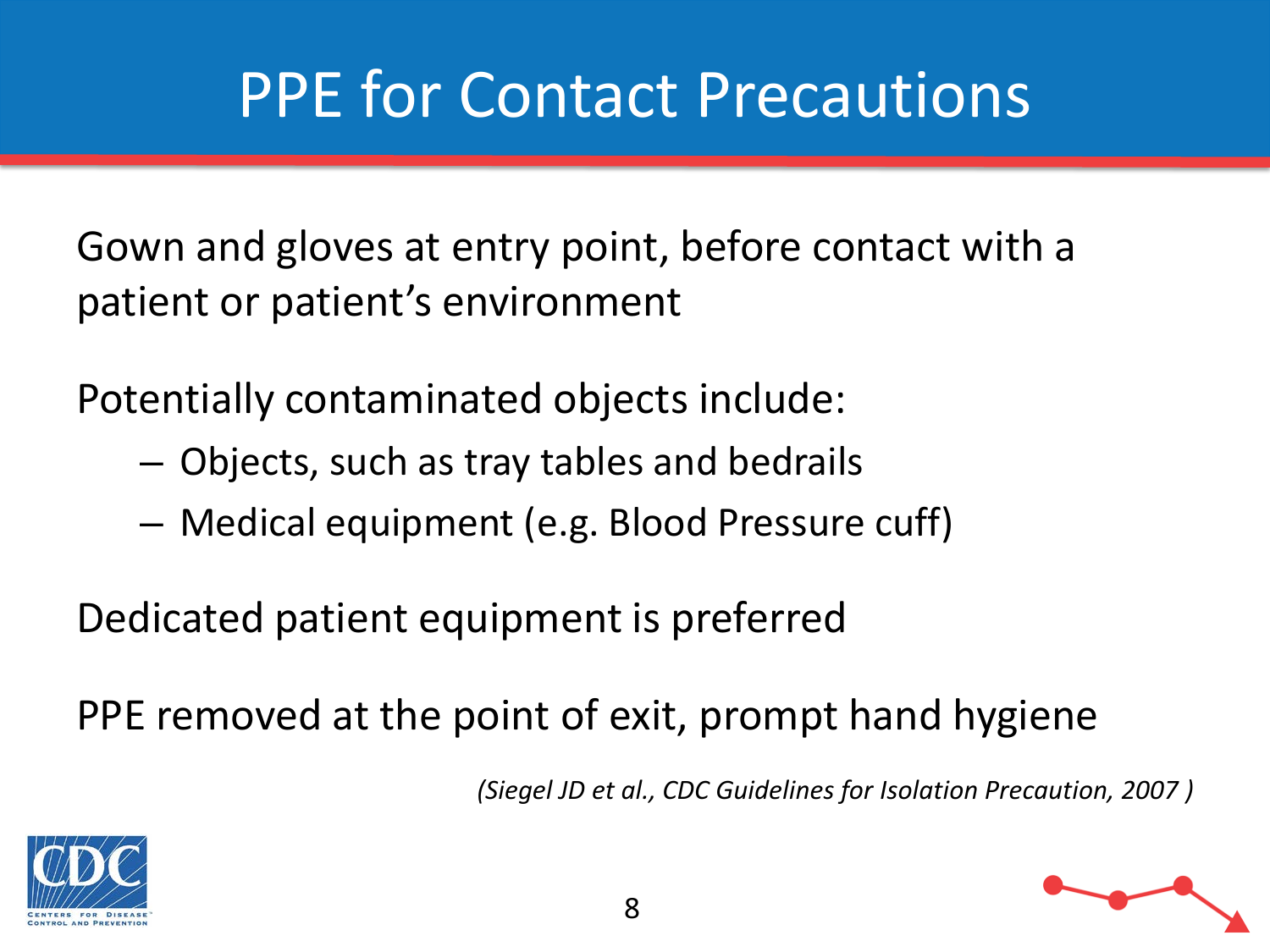#### Droplet Precautions

Prevents transmission of diseases spread by large respiratory droplets through coughing, sneezing, or talking

Examples of conditions requiring Droplet Precautions include seasonal influenza and B. *pertussis*





*(Siegel JD et al., CDC Guidelines for Isolation Precaution, 2007; Image from CDC, Brian Judd, 2009)*

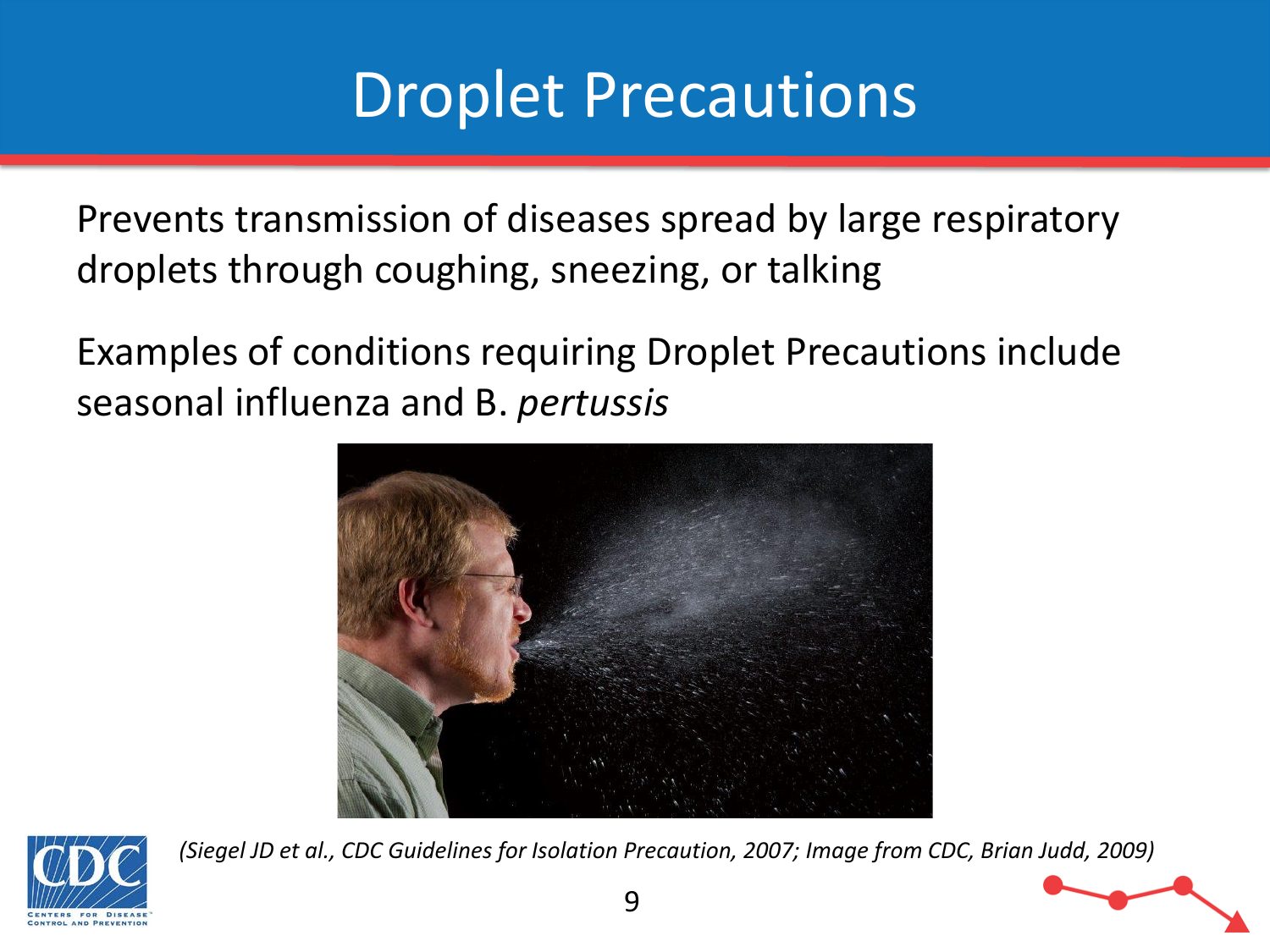## PPE for Droplet Precautions

A face mask is worn upon entry into the patient room

Use Standard Precautions when handling items contaminated with respiratory secretions

PPE must be removed at the point of exit; do not reuse face masks

Hand hygiene follows PPE removal

*(Siegel JD et al., CDC Guidelines for Isolation Precaution, 2007)*

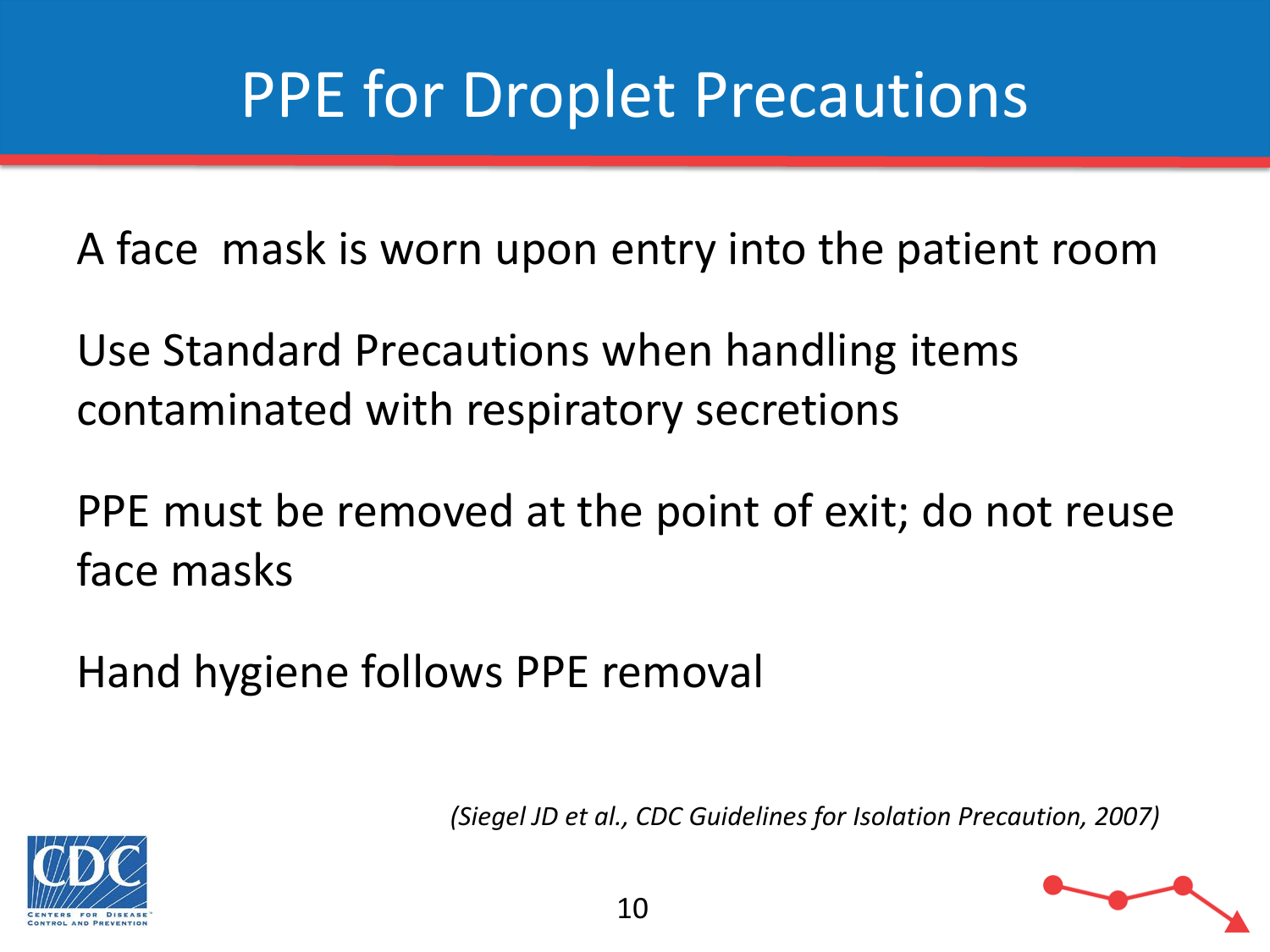# Airborne Infection Isolation

Prevents transmission of infectious agents that are very small and remain viable and suspended in the air over long distances

Examples include measles, *M. tuberculosis*, chicken pox

Patient placed into a negative pressure isolation room

*(Siegel JD et al., CDC Guidelines for Isolation Precaution, 2007)*



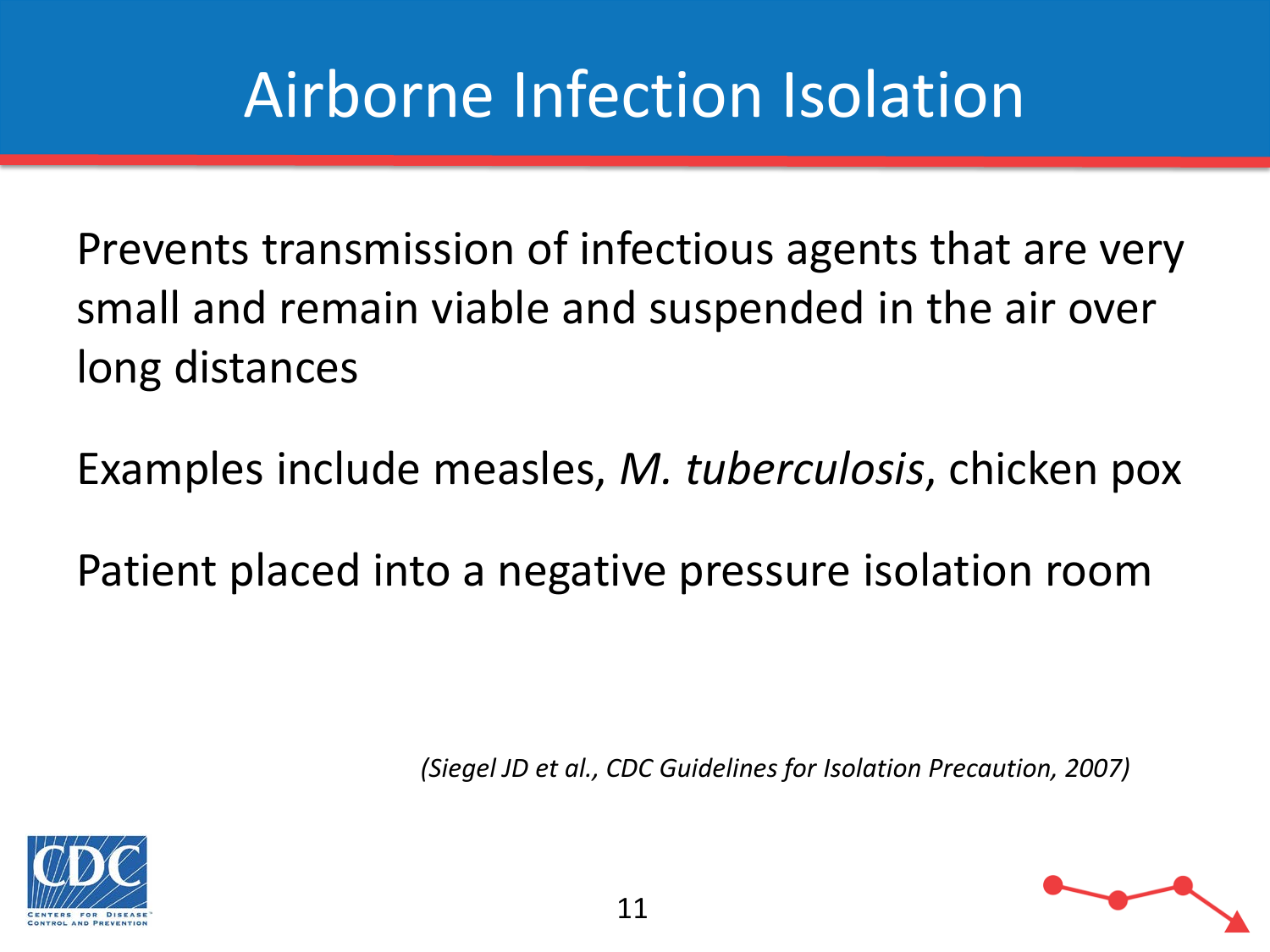# PPE for Airborne Infection Isolation

Particulate respirator (e.g. N95) or powered air purifying respirator (PAPR) worn before entry

With a particulate respirator, perform a fit-check before entering an area where they may be airborne infectious disease



(*Siegel JD et al., CDC Guidelines for Isolation Precaution, 2007;* National Institute for Occupational Safety and Health. Hospital Respiratory Protection Program Toolkit 2015; Image Credited to Martin Levesque)



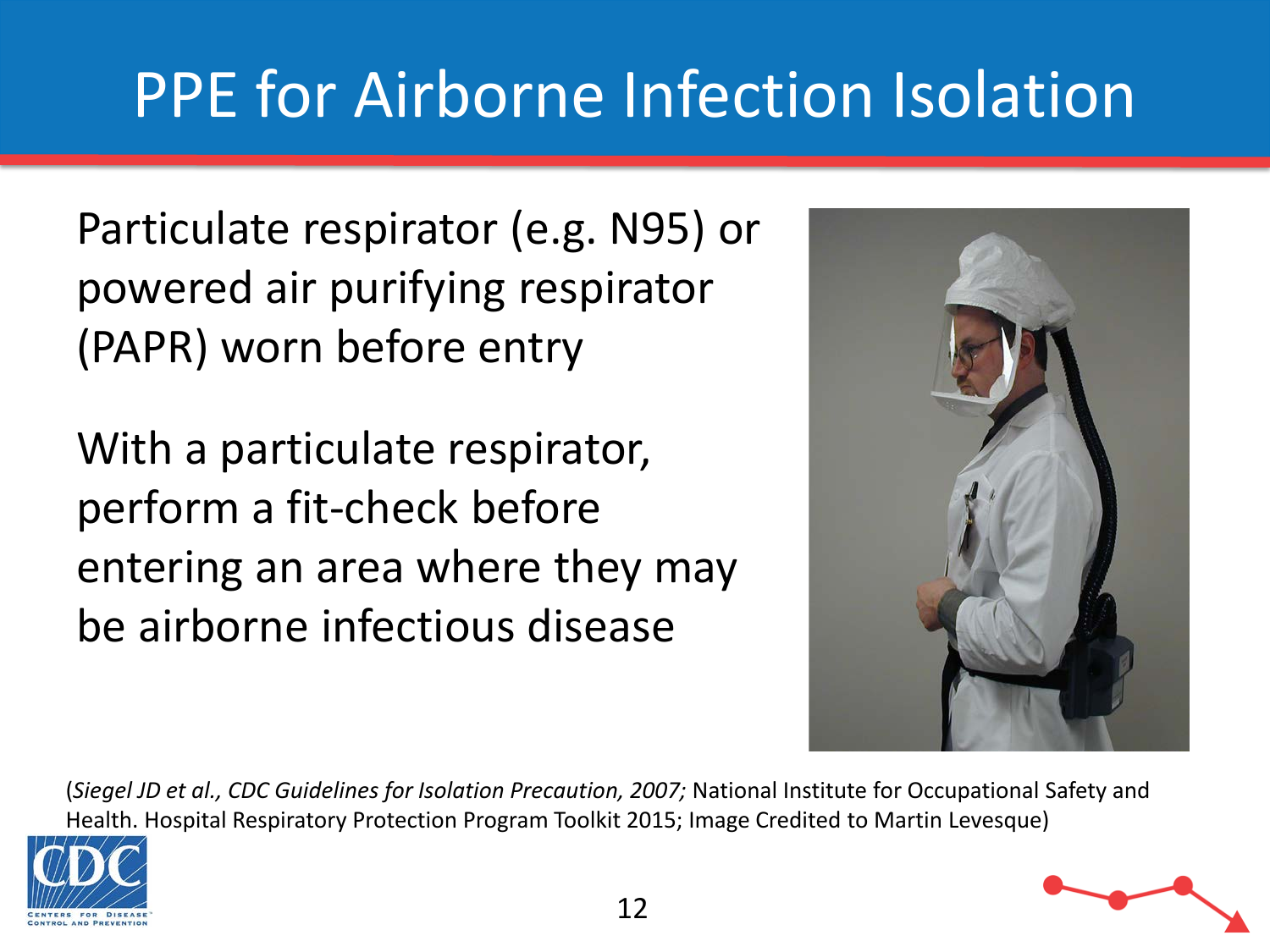#### Patient Transport

For all isolation types:

Limit transport and movement of patients outside of their room

Any infected areas must be contained/covered

PPE is not worn during patient transport

When patients must leave their room there must be good hand-off communication among staff

*(Berends C and Walesa B, APIC Text, 2013)* 

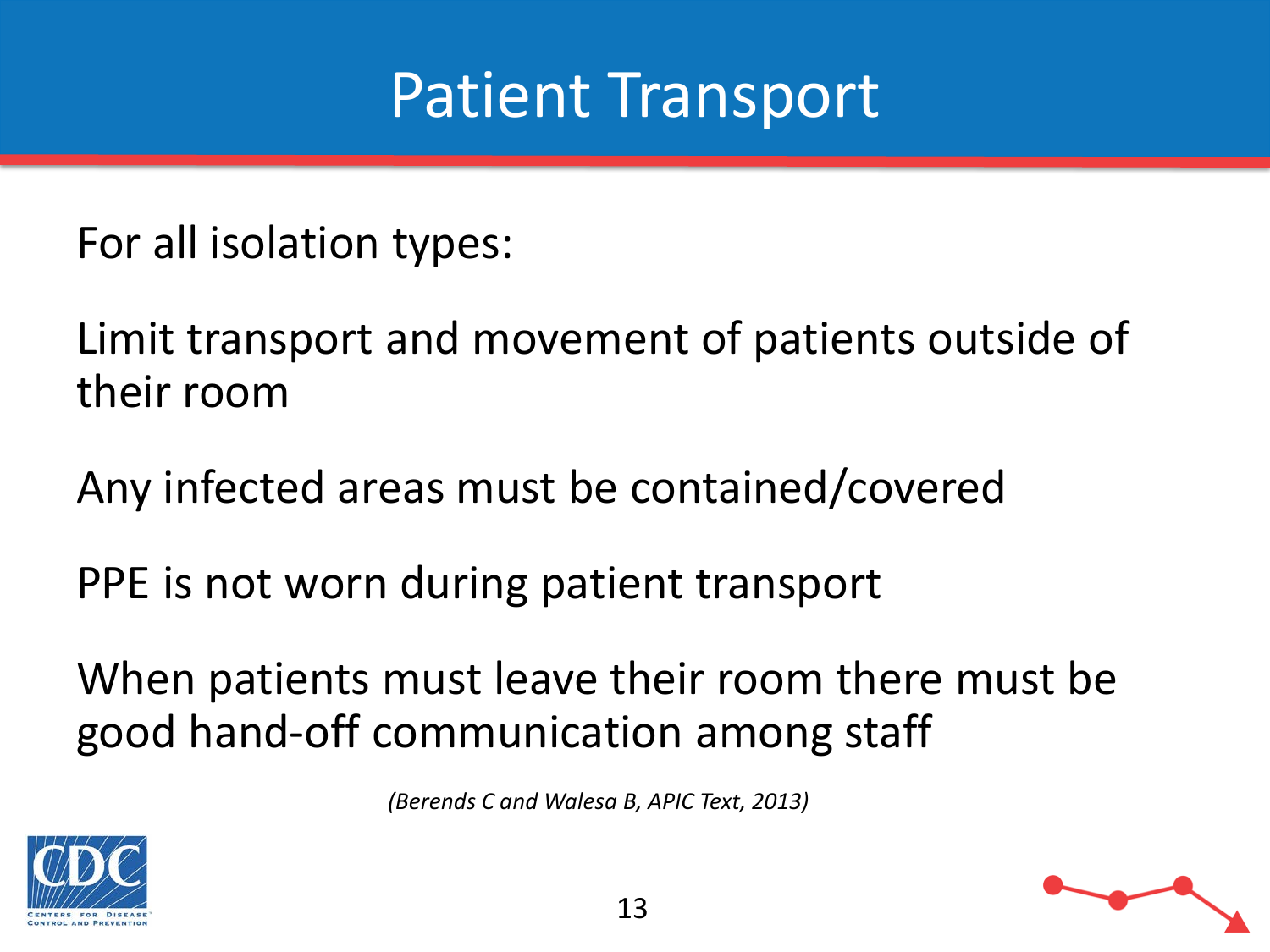#### Scenario 1

You are a nurse working in the triage area of the Emergency Department. A patient reports a cough with blood-streaked sputum for almost two months with night sweats and an unintended 20-lb weight loss. You suspect tuberculosis (TB). What type of precautions would be appropriate?

- a) Contact
- b) Droplet
- c) Airborne
- d) Contact & Droplet

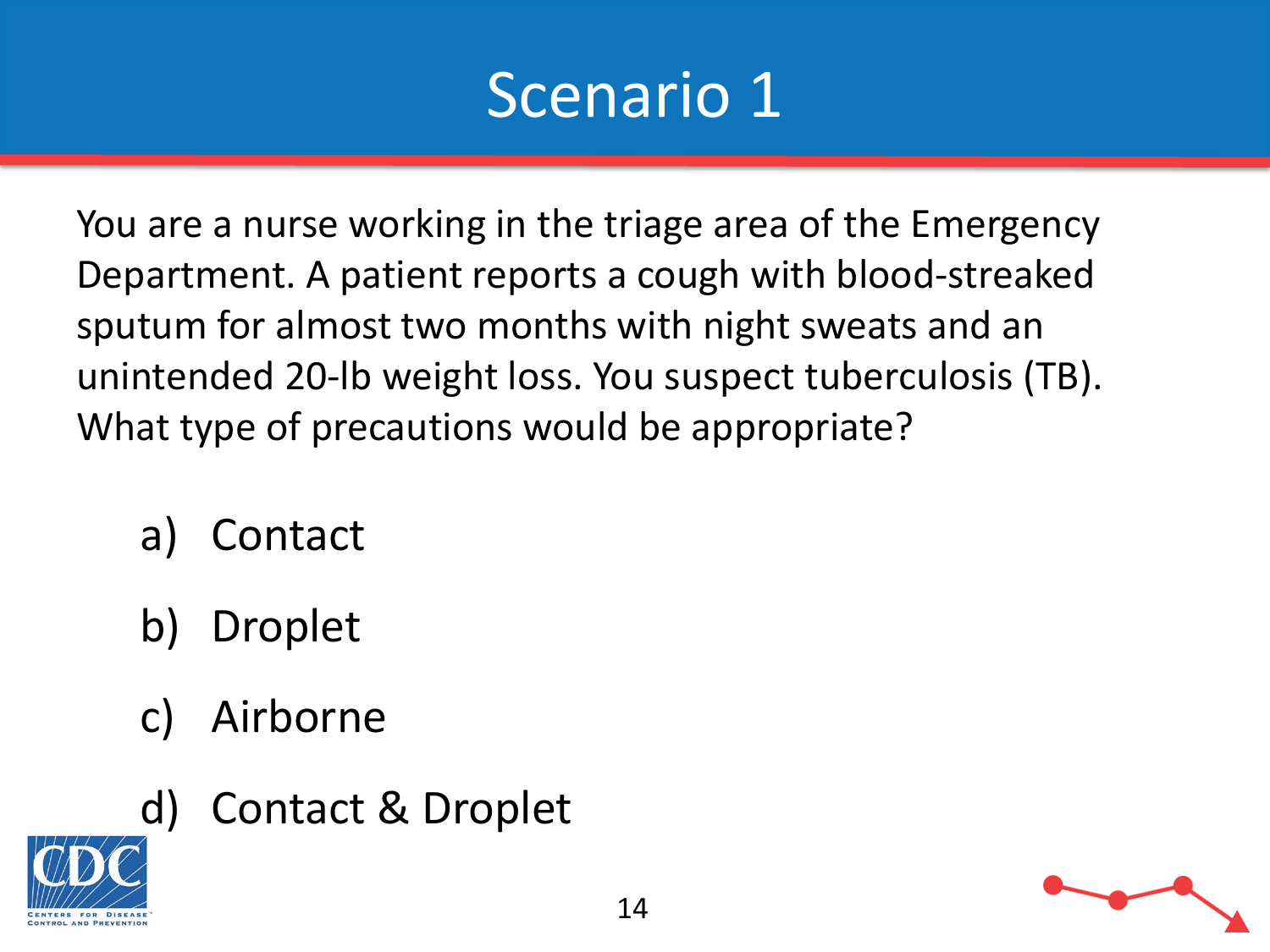

A previously healthy 35 year-old woman is admitted to your medical unit with fever, cough, and body aches for two days. She tests positive for seasonal influenza. What type of precautions would be appropriate?

- a) Contact
- b) Droplet
- c) Airborne
- d) Standard



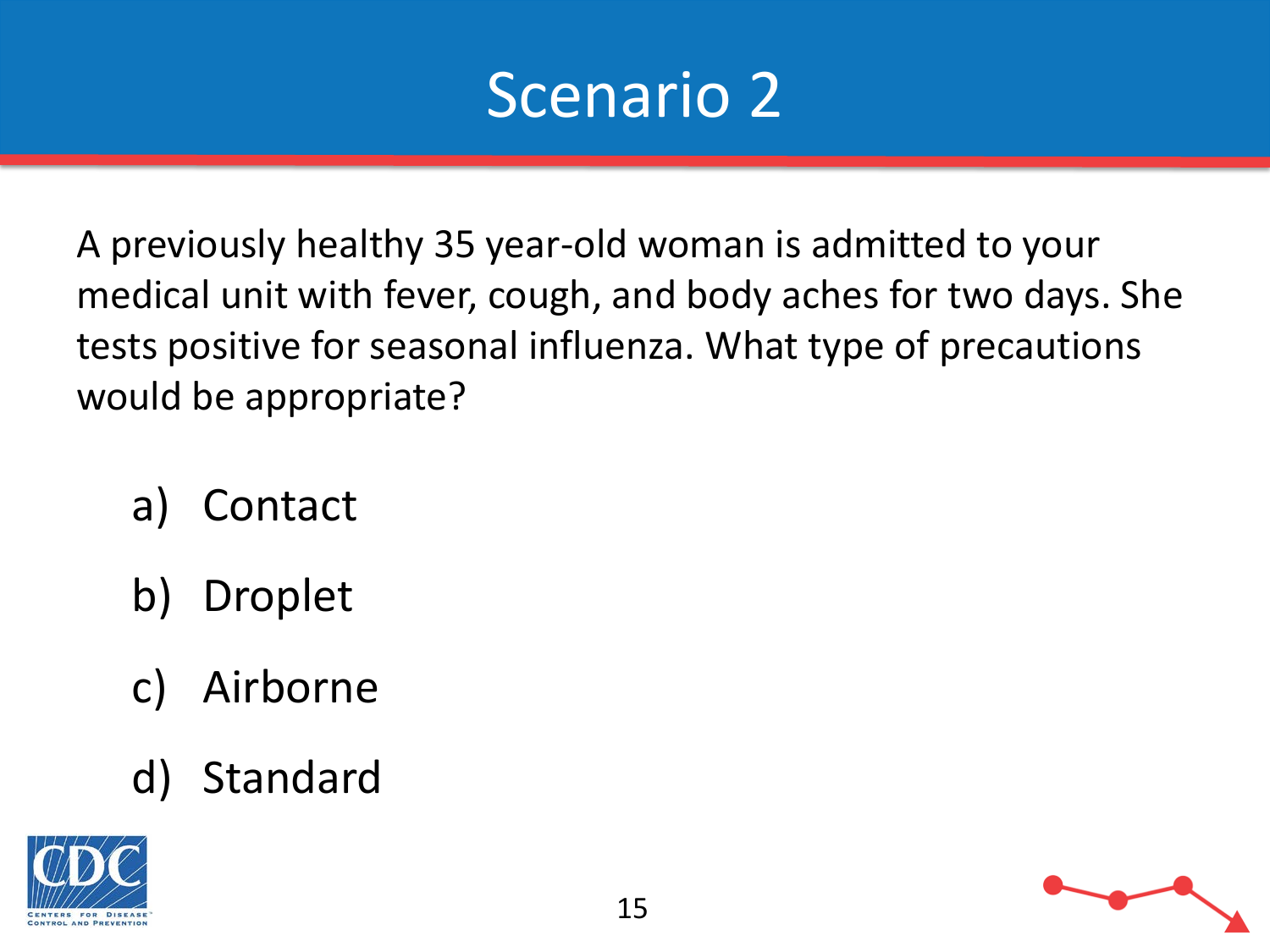#### Scenario 3

You are assisting in the admissions process for a patient being directly admitted to your hospital. A 75 year-old male patient presents with his daughter who tells you he's had a large draining wound on his hip that's difficult to keep covered and draining onto his linens. You confirm this and suggest to the nurse the patient be placed into:

- a) Contact Precautions
- b) Standard Precautions
- c) Droplet Precautions



d) Airborne Isolation Precautions

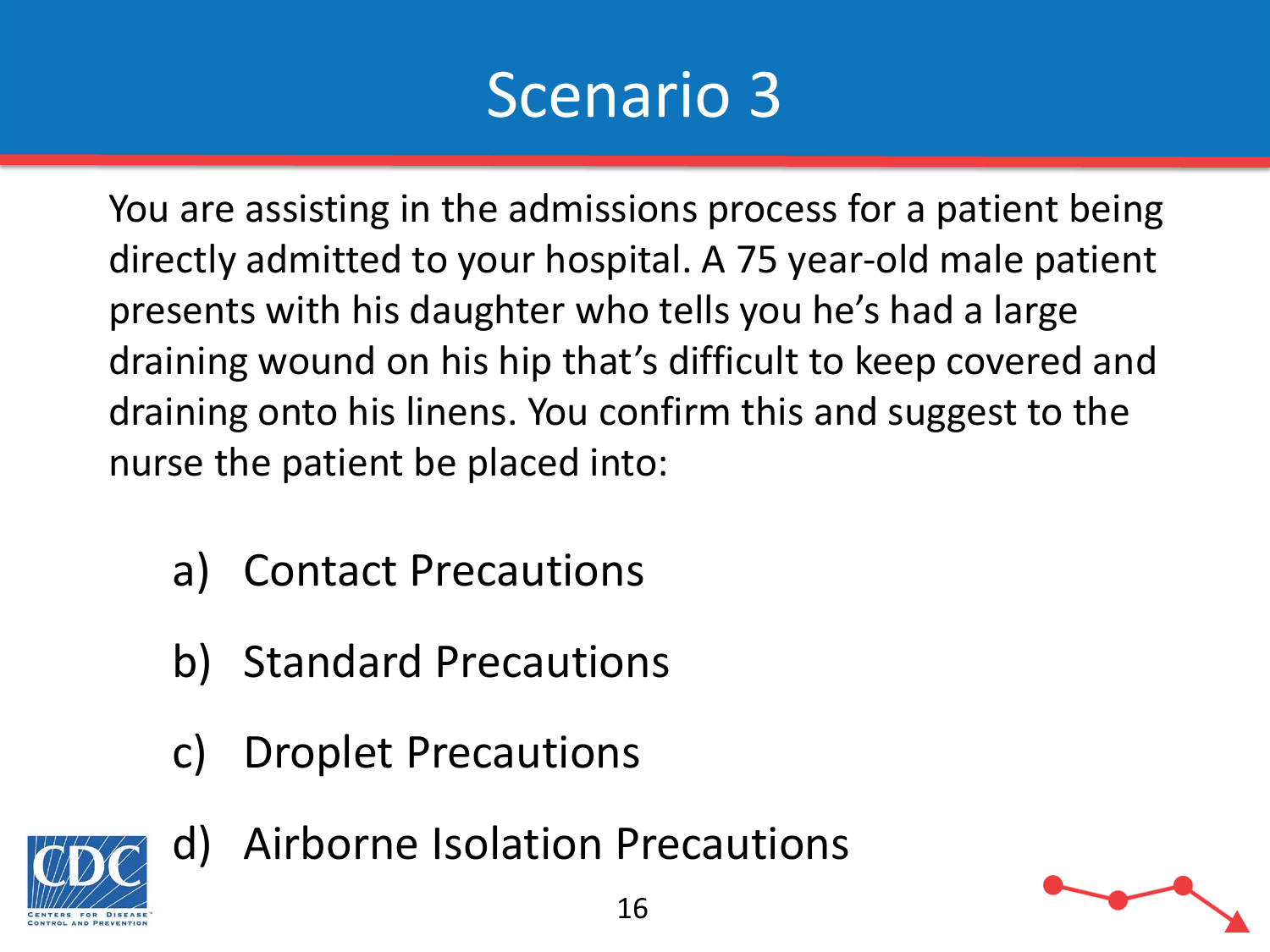

Transmission-Based Precautions include Contact, Droplet and Airborne Isolation

In general, appropriate PPE is based upon how an organism can be transmitted

Standard Precautions should be used for all patients in addition to their Transmission-Based Precautions



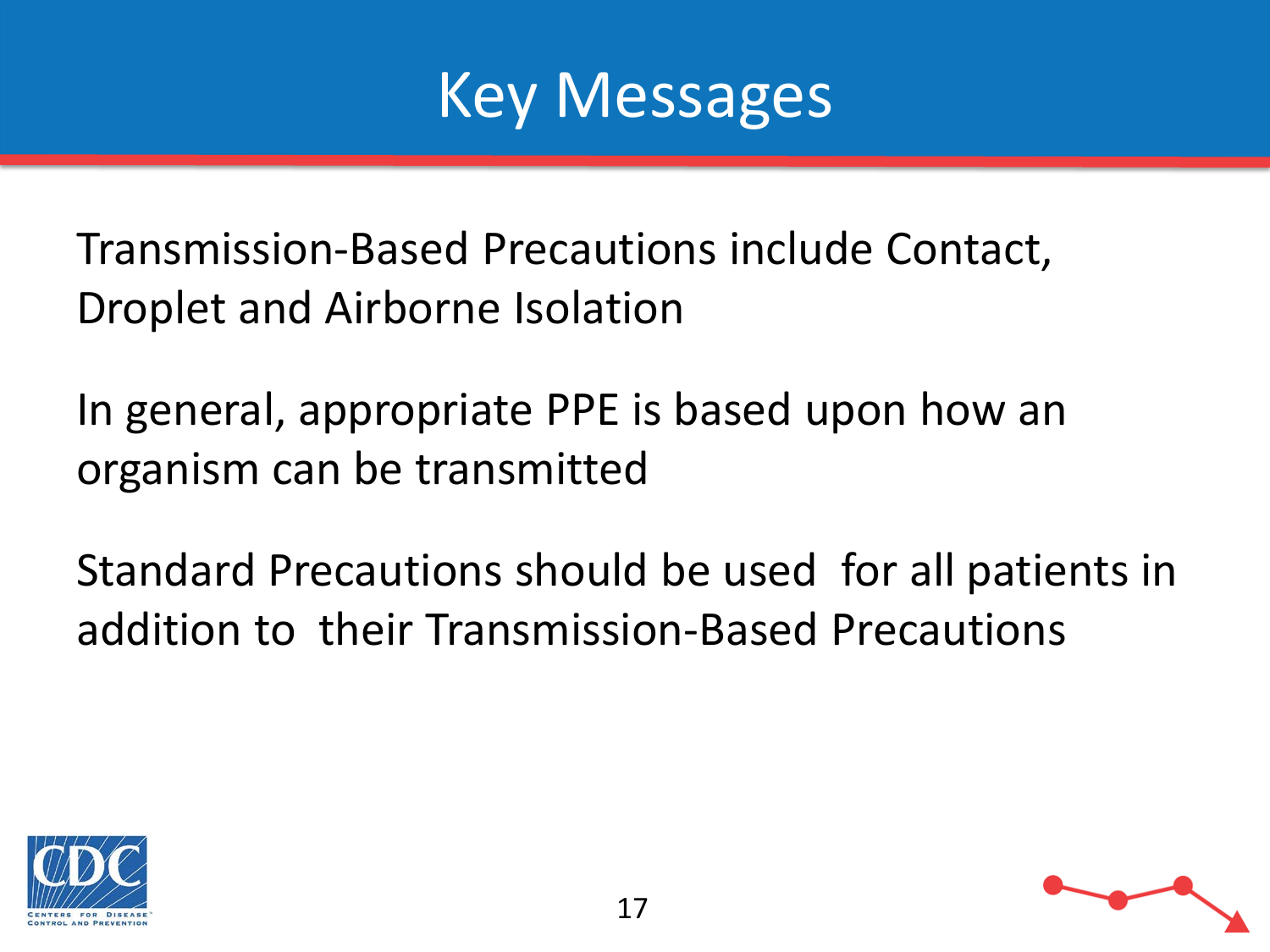

Berends C, Walesa B. Isolation Precautions (Transmission-based Precautions). Association of Infection Control and Epidemiology Text. 2013.

Hospital Respiratory Protection Program Toolkit 2015. National Institute for Occupational Safety and Health. <https://www.osha.gov/Publications/OSHA3767.pdf>

Sequencing for Personal Protective Equipment (PPE). Centers for Disease Control and [Prevention; CS250672-E. Available at http://www.cdc.gov/hai/pdfs/ppe/ppe](http://www.cdc.gov/hai/pdfs/ppe/ppe-sequence.pdf)sequence.pdf

Siegel JD, Rhinehart E, Jackson M, et al. 2007 Guideline for Isolation Precautions: Preventing Transmission of Infectious Agents in Healthcare Settings. Centers for Disease Control and Prevention. Available at

<http://www.cdc.gov/hicpac/pdf/isolation/isolation2007.pdf>



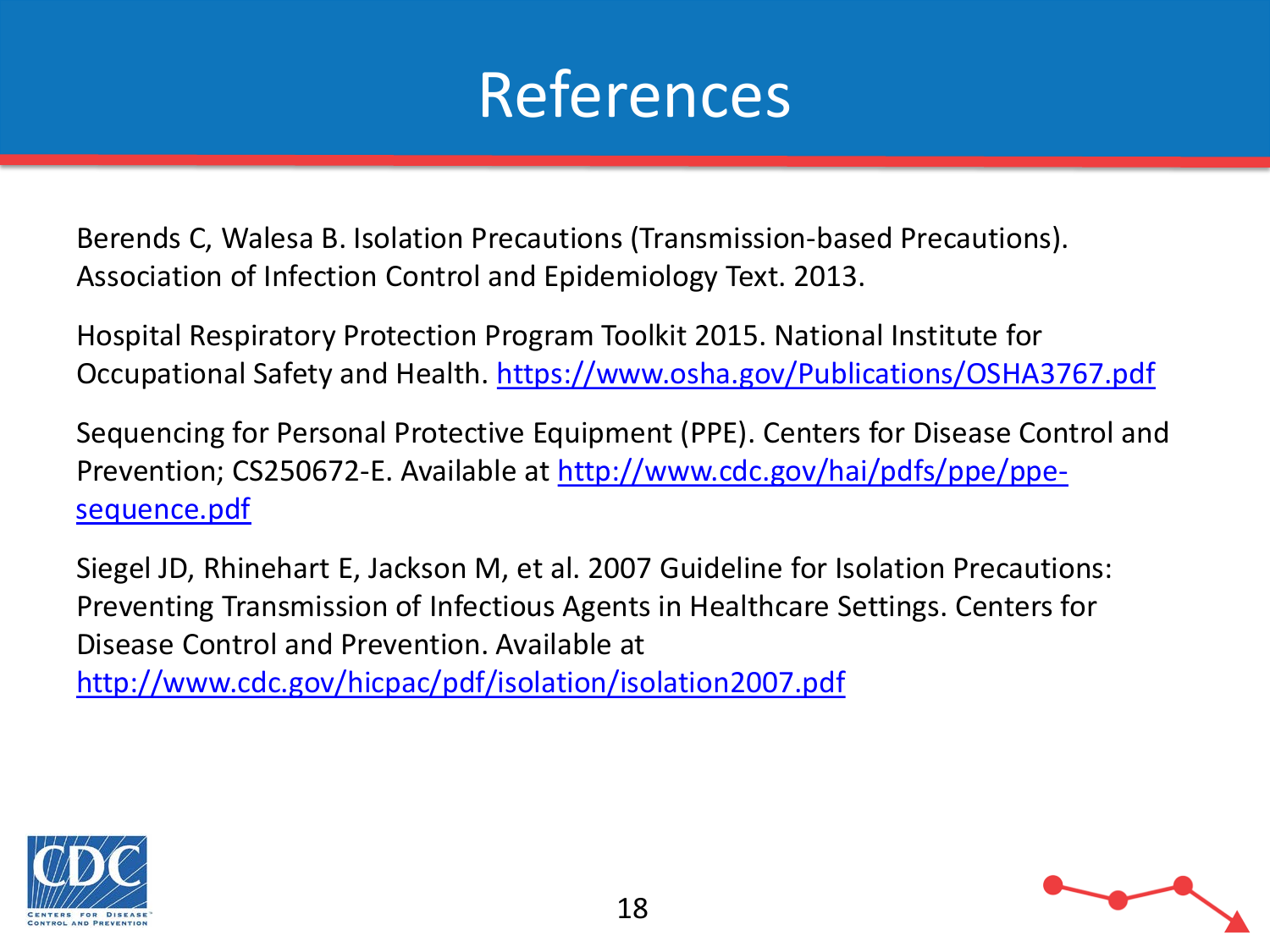# **Speaker Notes**





In Partnership with AHA



19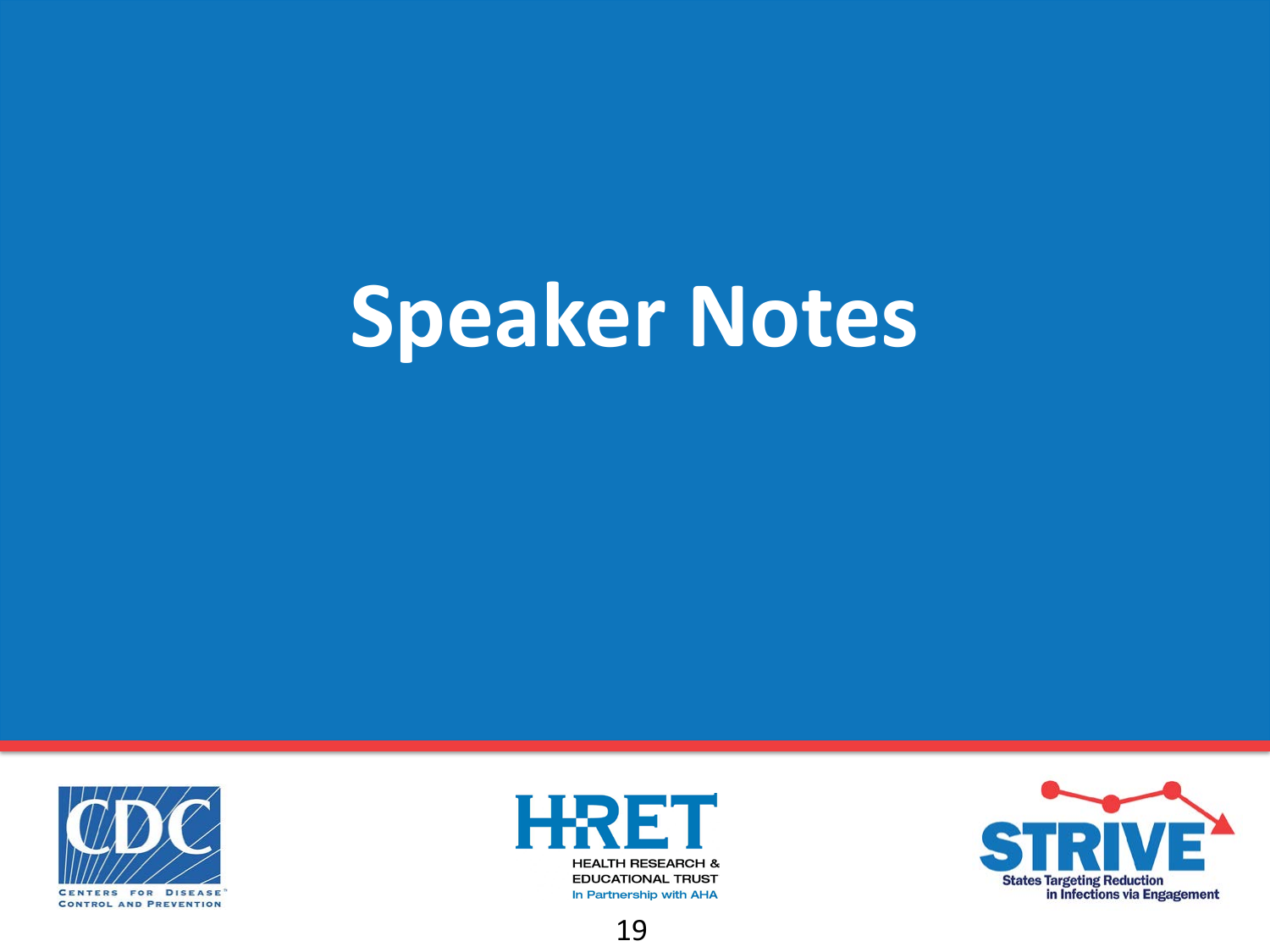Hello, and welcome to the second module of the Personal Protective Equipment course. This module will discuss Transmission-Based Precautions, which are infection prevention measures taken in addition to Standard Precautions to prevent the spread of disease.



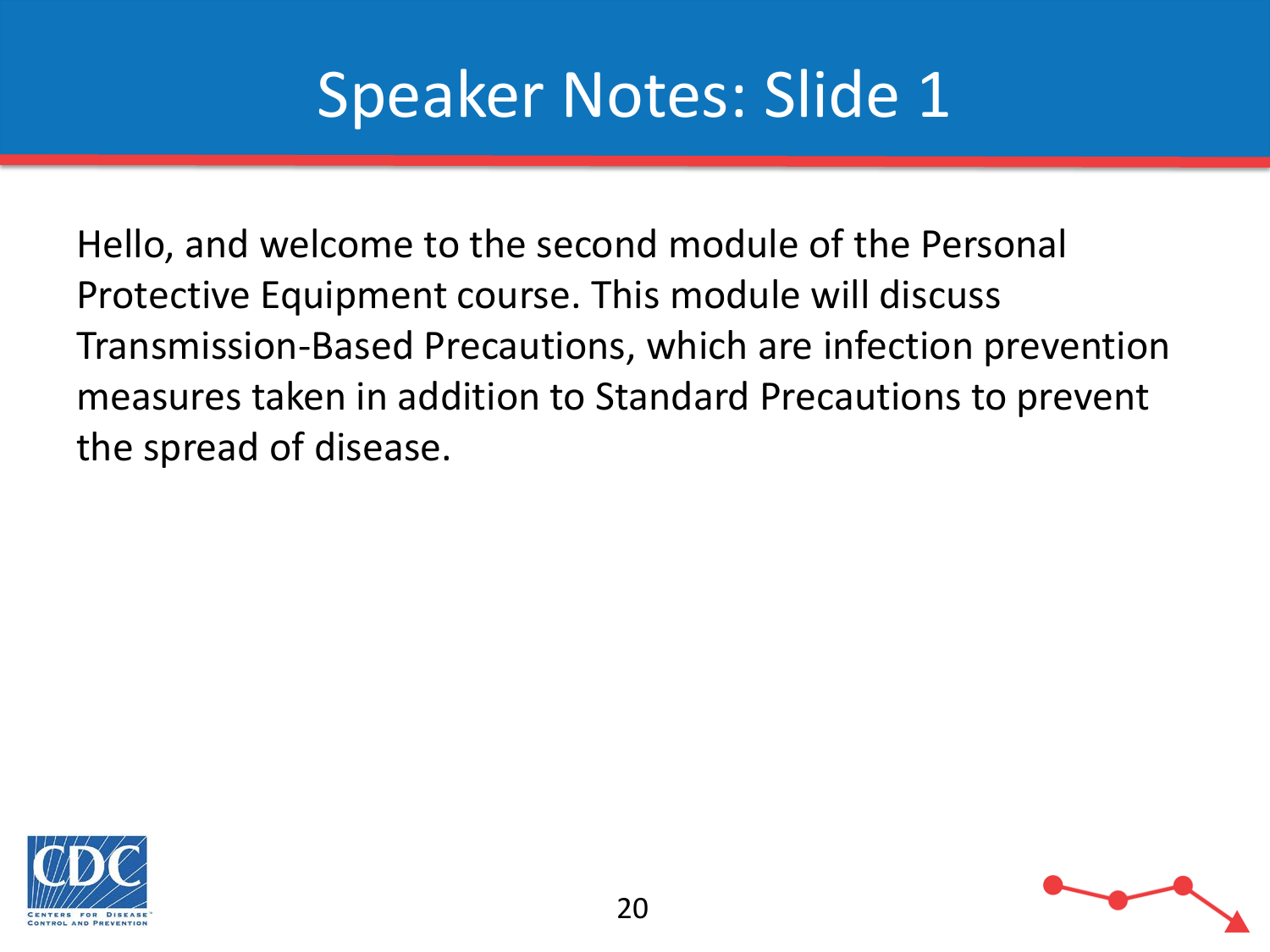This module was developed by national infection prevention experts devoted to improving patient safety and infection prevention efforts.



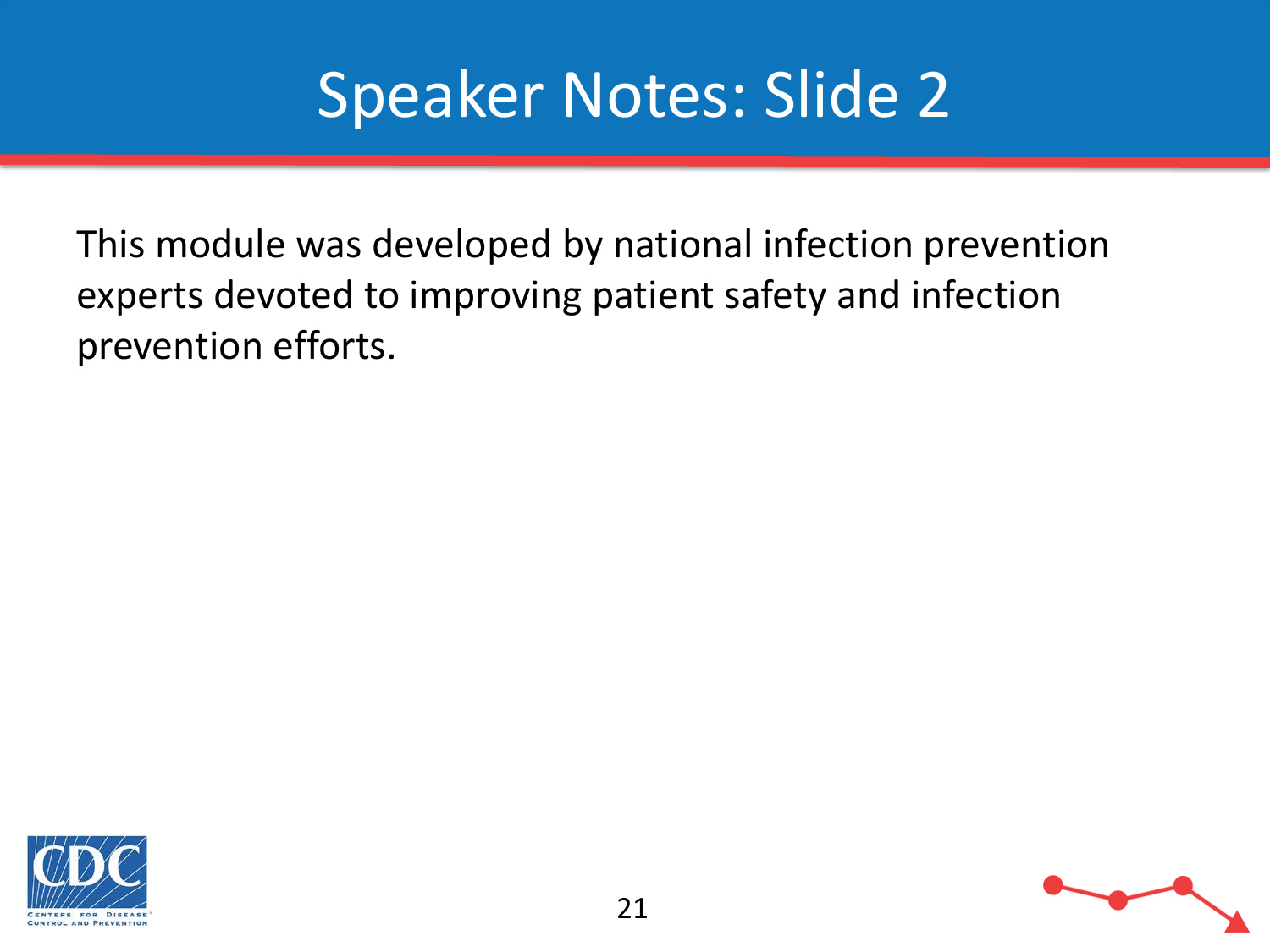Upon viewing this module, you should be able to describe the different types of Transmission-Based Precautions; determine what types of practices and personal protective equipment or PPE would be appropriate based on the method of disease transmission; and apply this knowledge whether you work with patients at the bedside or support those who do.



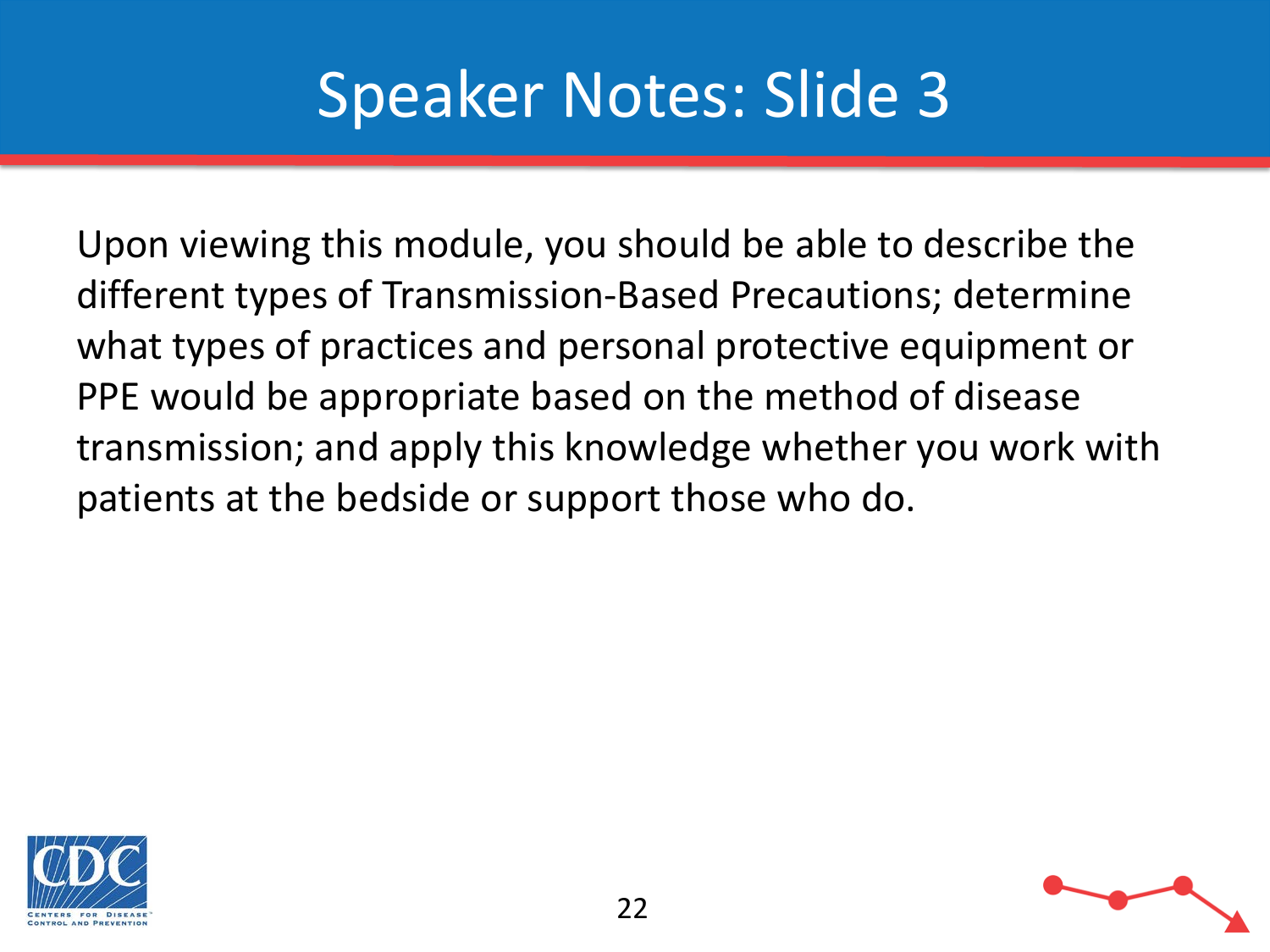Before we go into more detail about Transmission-Based Precautions it's important to recall the definition of Standard Precautions. Standard Precautions are infection prevention practices that apply to all care activities, regardless of suspected or confirmed infection status. In contrast, Transmission-Based Precautions are added measures for infection prevention strategies to prevent the spread of specific diseases. Patients who have confirmed or suspected disease that can be spread beyond what Standard Precautions can prevent, should have Transmission-Based Precautions in place.



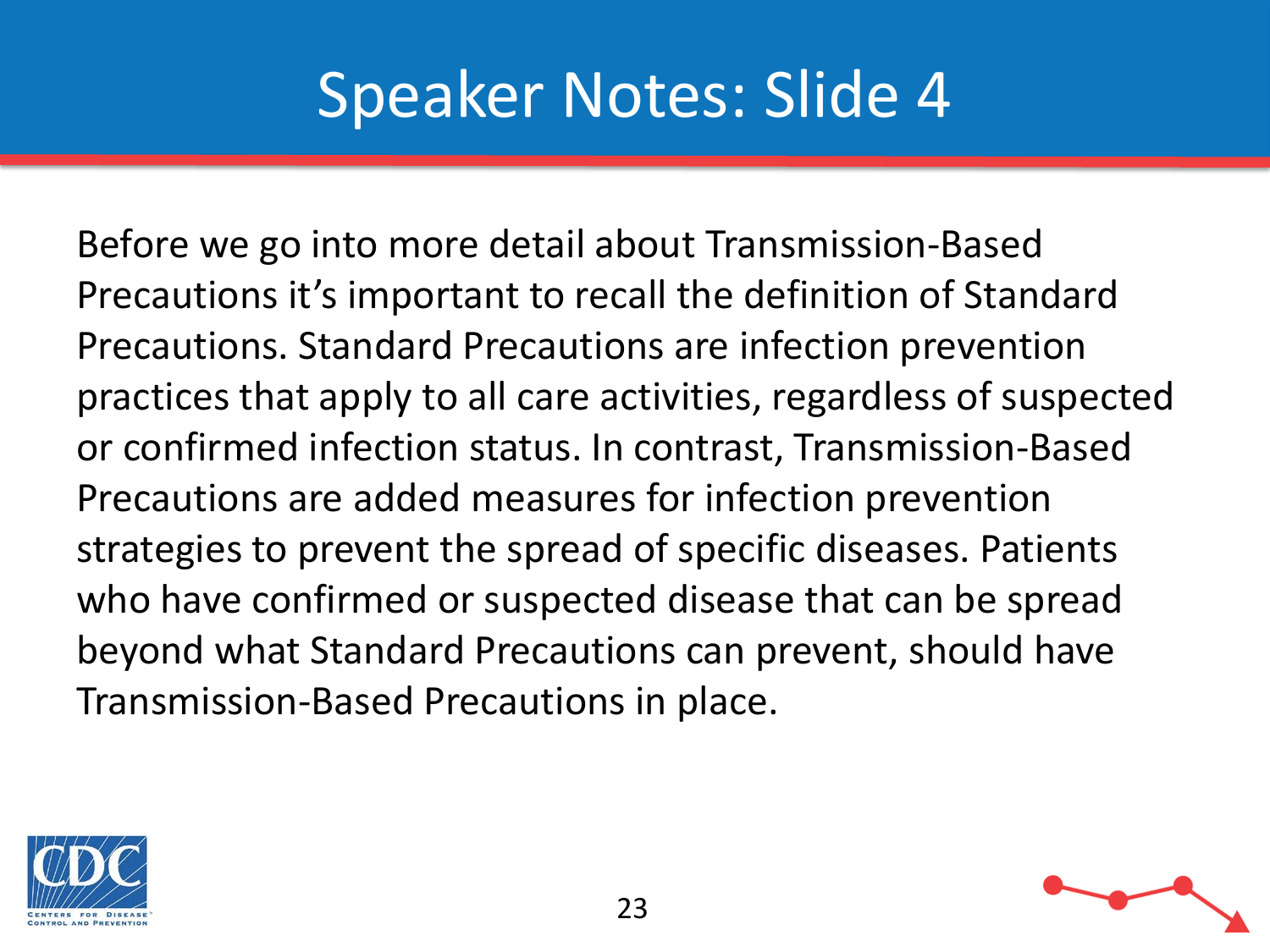# Speaker Notes: Slide 4 Continued

Remember that Standard Precautions will always be used. This means that a patient could have a diagnosis of influenza and be in Droplet Precautions, but health care personnel will continue to follow Standard Precautions when performing a blood draw. For additional information on Standard Precaution, please view Personal Protective Equipment module 1, The Basics of Standard Precautions.



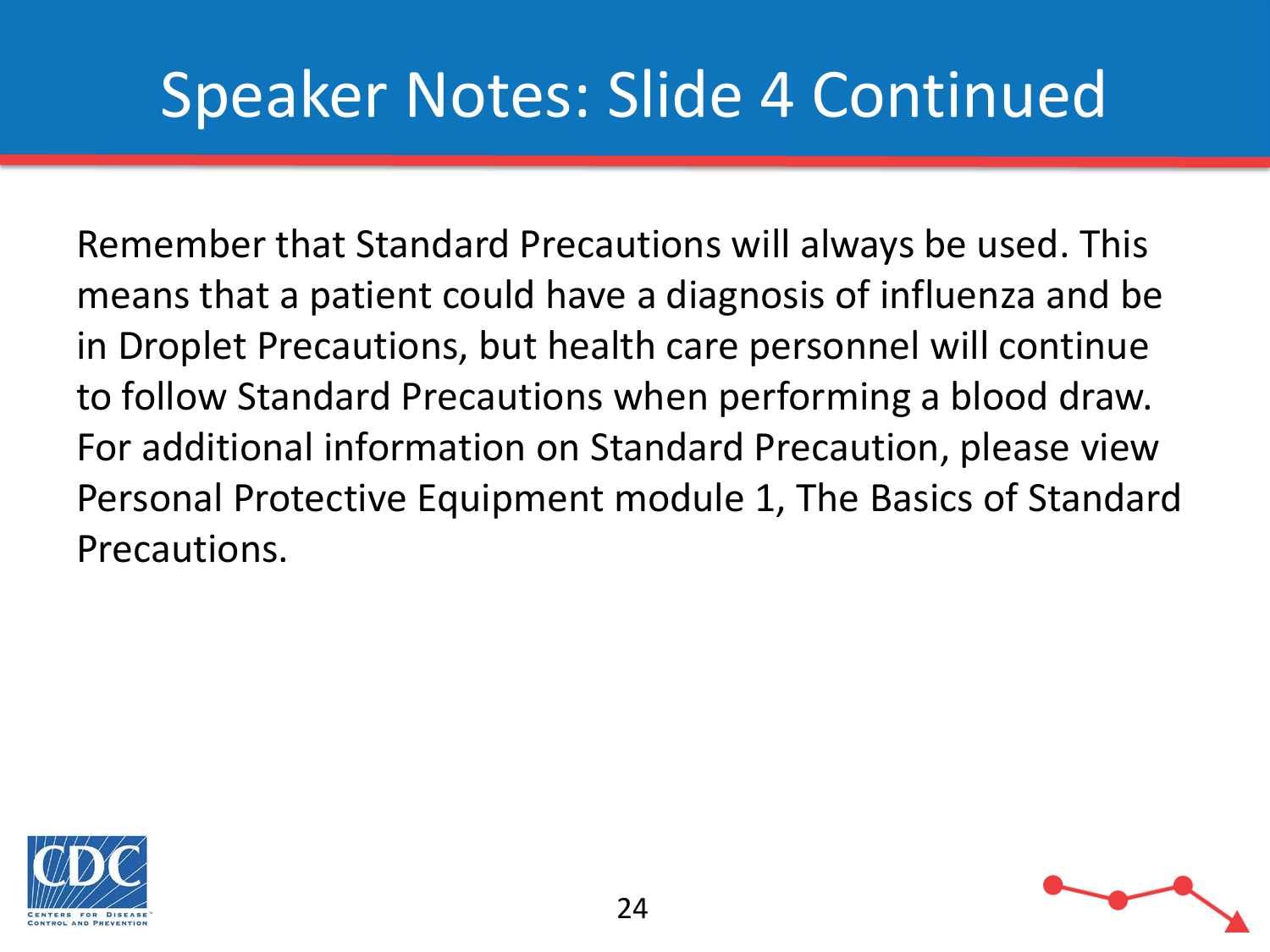CDCs IPC guidelines are informed by the Healthcare Infection Control Practices Advisory Committee. Those guidelines inform policy and practices for infection control departments, health care epidemiologists, administrators, nurses and others who are responsible for developing, implementing and evaluating infection control programs for health care settings across the continuum of care. The 2007 HICPAC guidelines for Isolation Precautions can be accessed through the CDC website indicated on the slide shown.



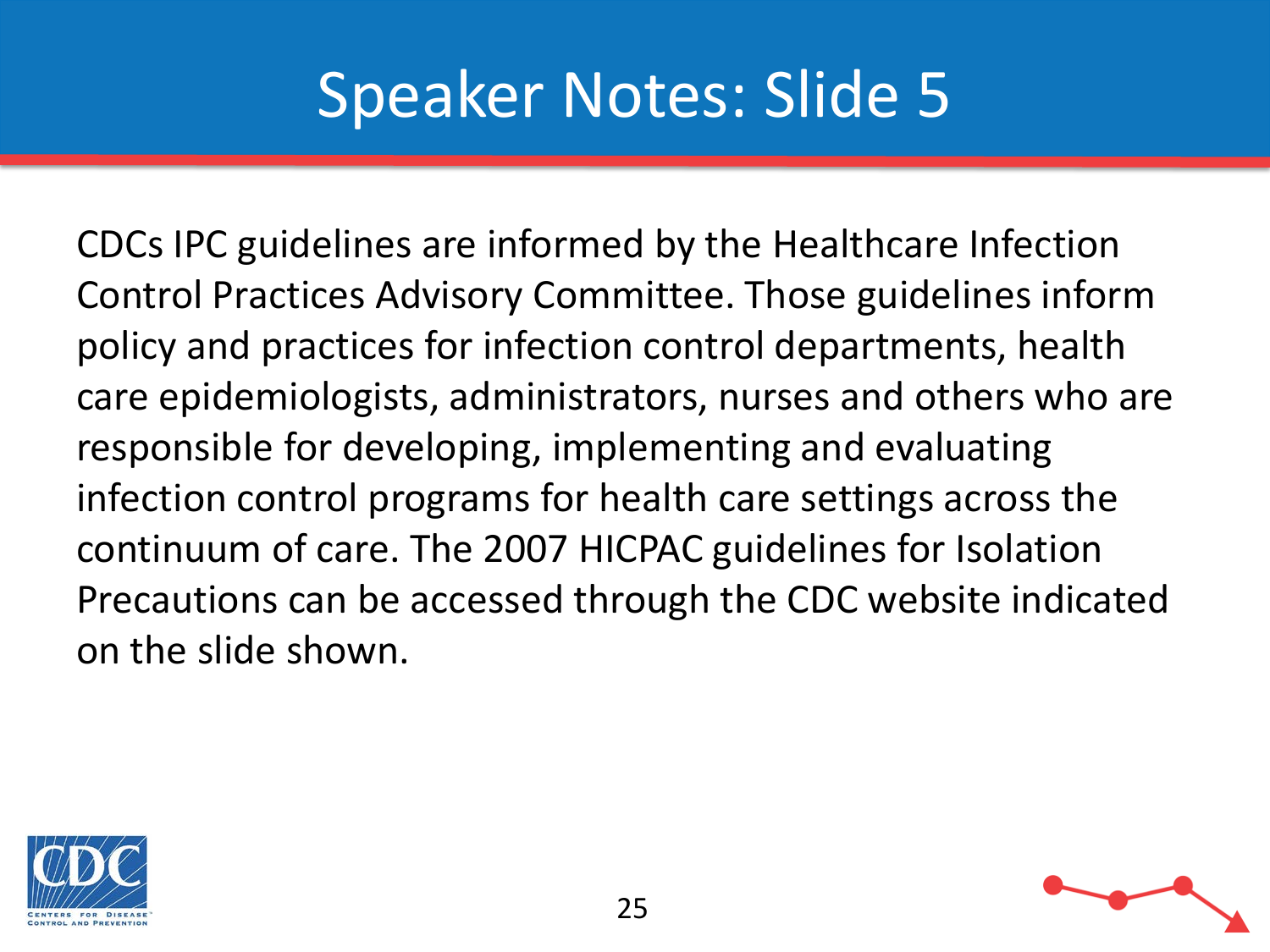The types of Transmission-Based Precautions are listed here. We will go into greater detail in following slides.

The Chain of Infection was discussed in the Standard Precautions module; here we'll talk more about how different types of pathogens spread, and why different types of Transmission-Based Precautions are important. Contact Precautions refers to precautions used for diseases that can be transmitted during contact with the patient or patient's environment. Other harmful microbes can be passed along by large respiratory droplets, requiring Droplet Precautions.



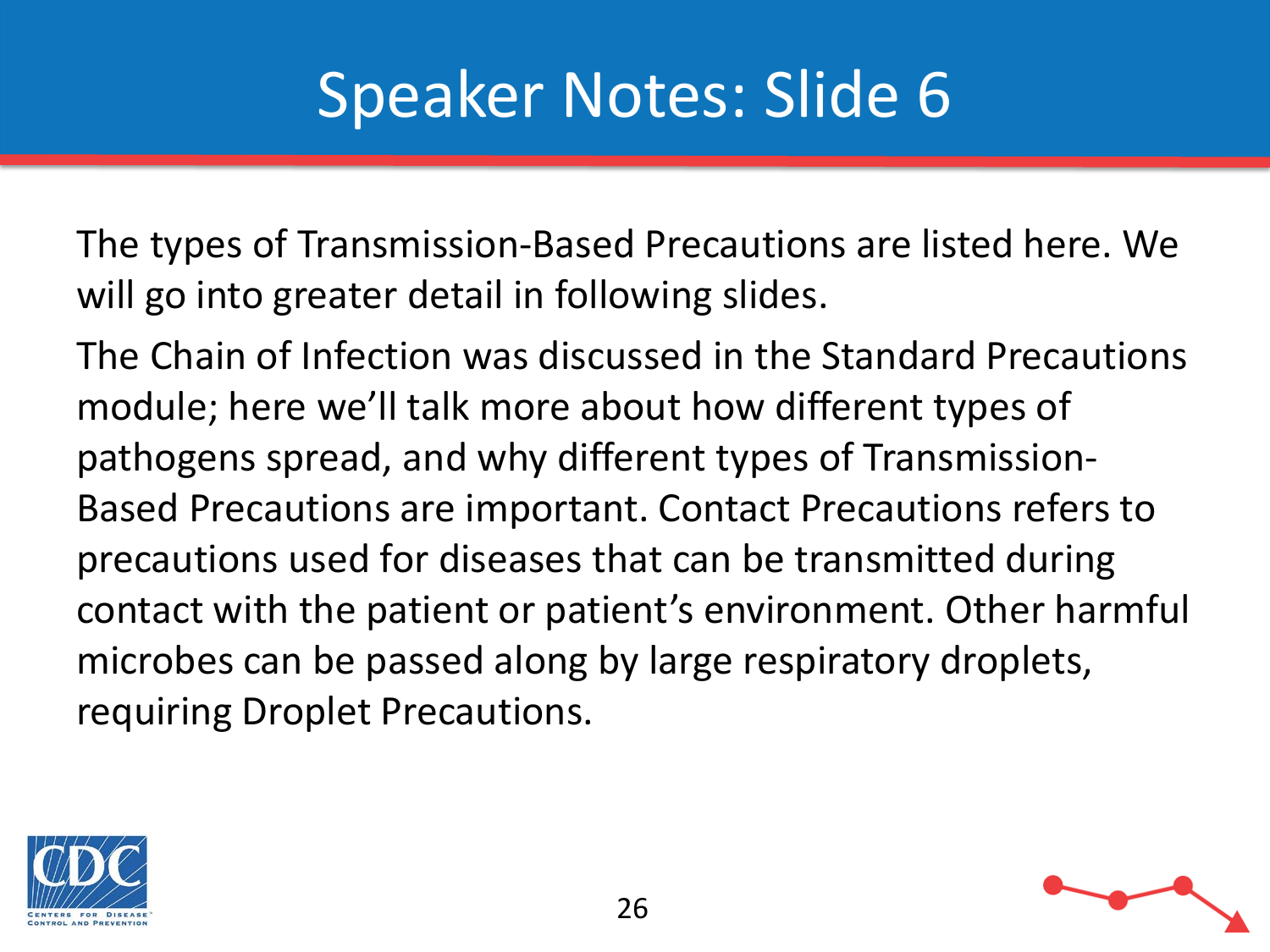## Speaker Notes: Slide 6 Continued

And still others are passed along through the air and require Airborne Precaution Isolation – pathogens are very small and remain suspended in the air. Patients should be placed into appropriate precautions as soon as possible (i.e. while awaiting confirmation of a suspected diagnosis) to prevent unintended exposure to health care personnel and other patients, families and visitors.



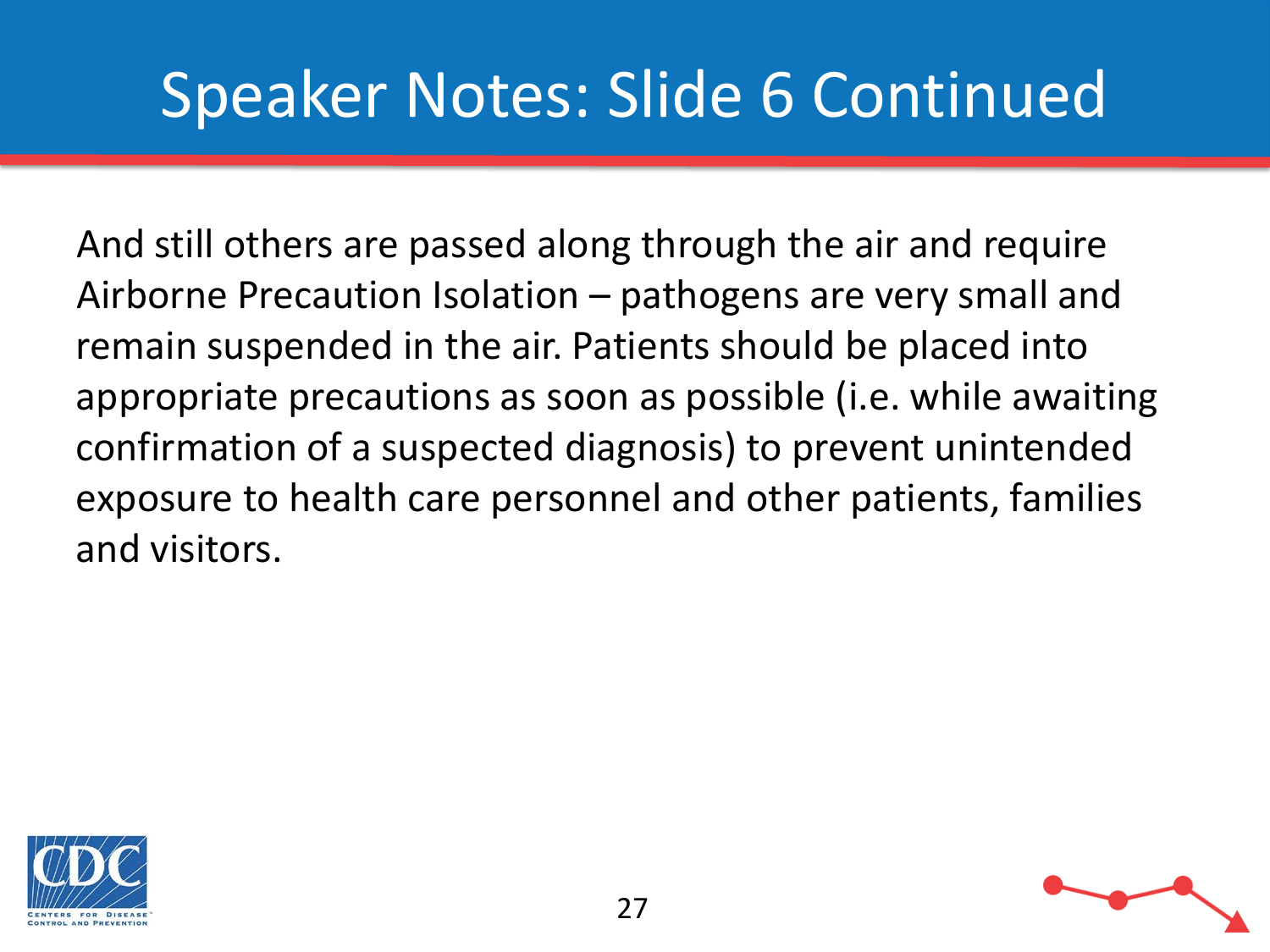Contact Precautions are used when patients have an infection that can be spread by contact with the patient's skin including mucous membranes, feces, vomit, urine, wound drainage or other body fluids. These are examples of coming into **direct contact** with the patient**.** 

**Indirect contact** occurs when health care personnel are in the patient's environment or surroundings that may be contaminated. Contact with a patient's surroundings may be overlooked as a means of spreading infection. Health care facilities will have policies and protocols that describe which specific diseases or conditions warrant Contact Precautions.



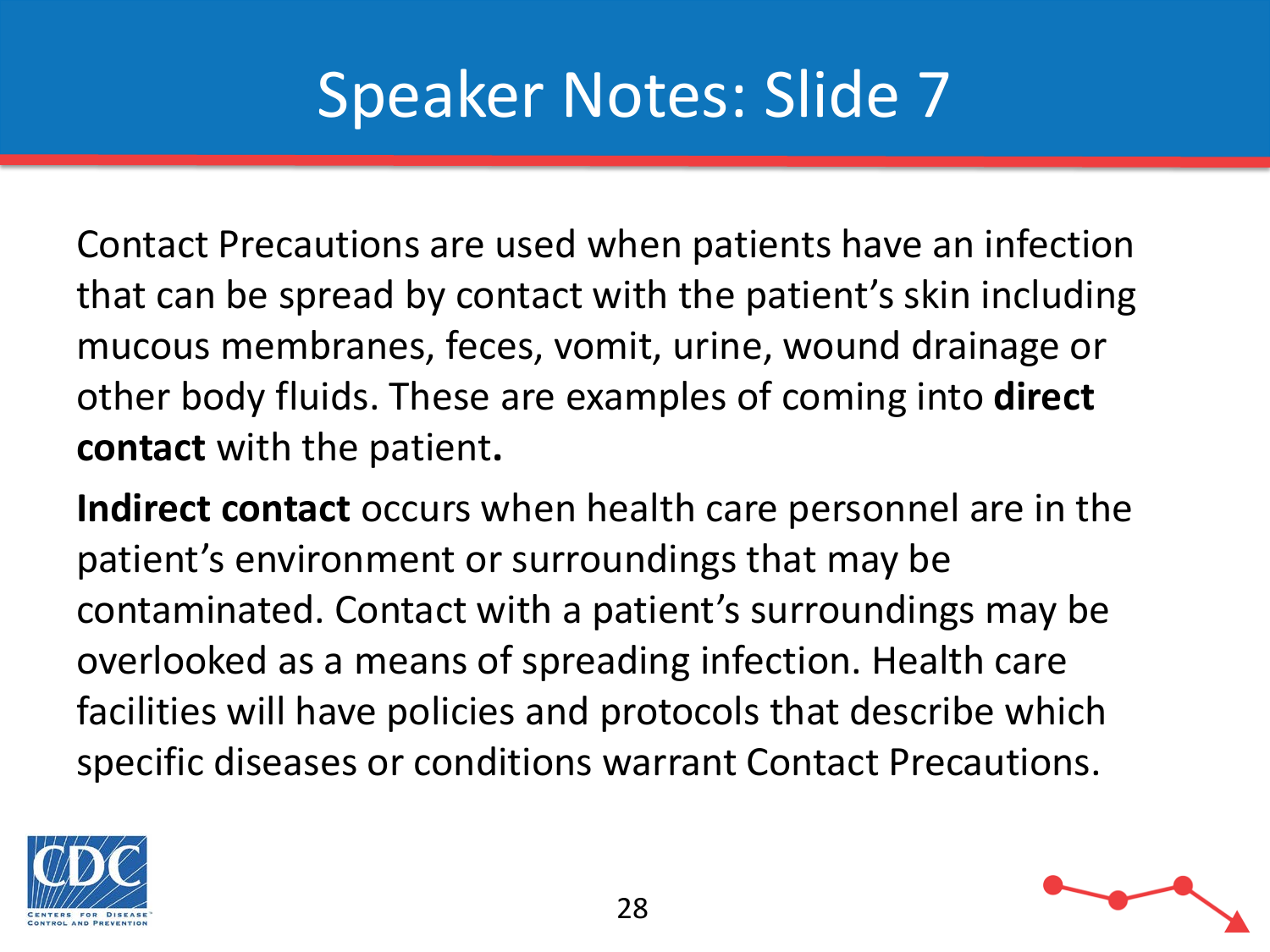# Speaker Notes: Slide 7 Continued

Patients with known or suspected infections caused by pathogens that can be passed by contact are placed into Contact Precautions. An example is *Clostridioides difficile*. Epidemiologically important pathogens include organisms that have resistance to first line antimicrobial therapy or have unusual resistance patterns to antibiotics. They are often difficult to treat. The decision to include specific pathogens might be facility-specific and you should review which pathogens are of particular concern within your health care setting.

Patients that are at high risk of contaminating their environment, e.g. with fecal incontinence, uncontrolled wound drainage or other excretions or secretions, should be placed into Contact Precautions.



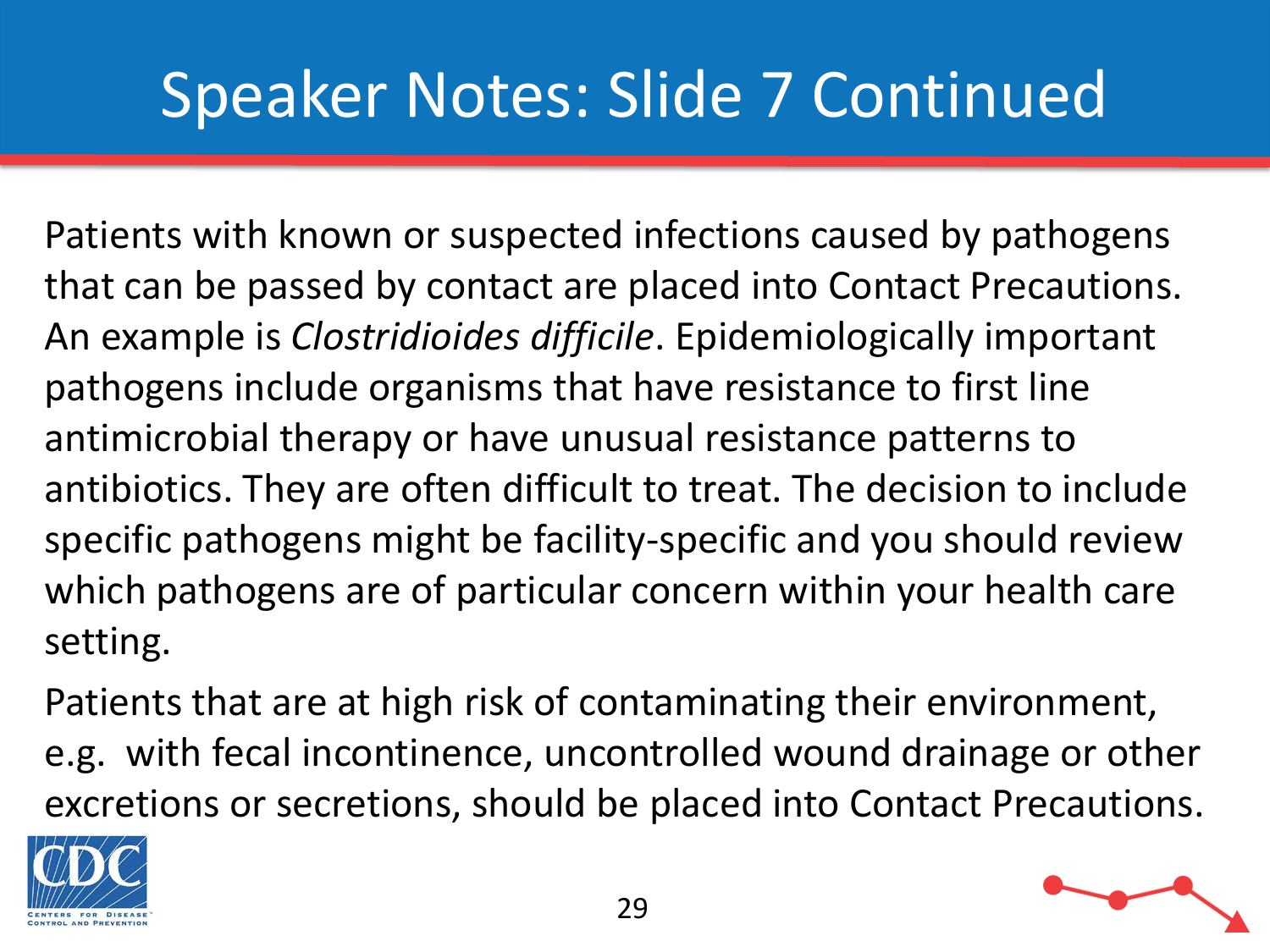Health care personnel caring for patients on Contact Precautions must wear a gown and gloves for all interactions that involve contact with the patient and the patient environment. PPE should be donned prior to room entry and doffed at the point of exit. For patients on Contact Precautions, a single-patient room is preferred. If two patients are being cohorted, or placed in a shared room with the same infection, this should be discussed with infection prevention and control personnel to understand potential risks. If patients are cohorted, PPE must be changed between the care of each patient. Donning and doffing of PPE was discussed in the Standard Precautions module; as a reminder, hand hygiene must always follow PPE removal.



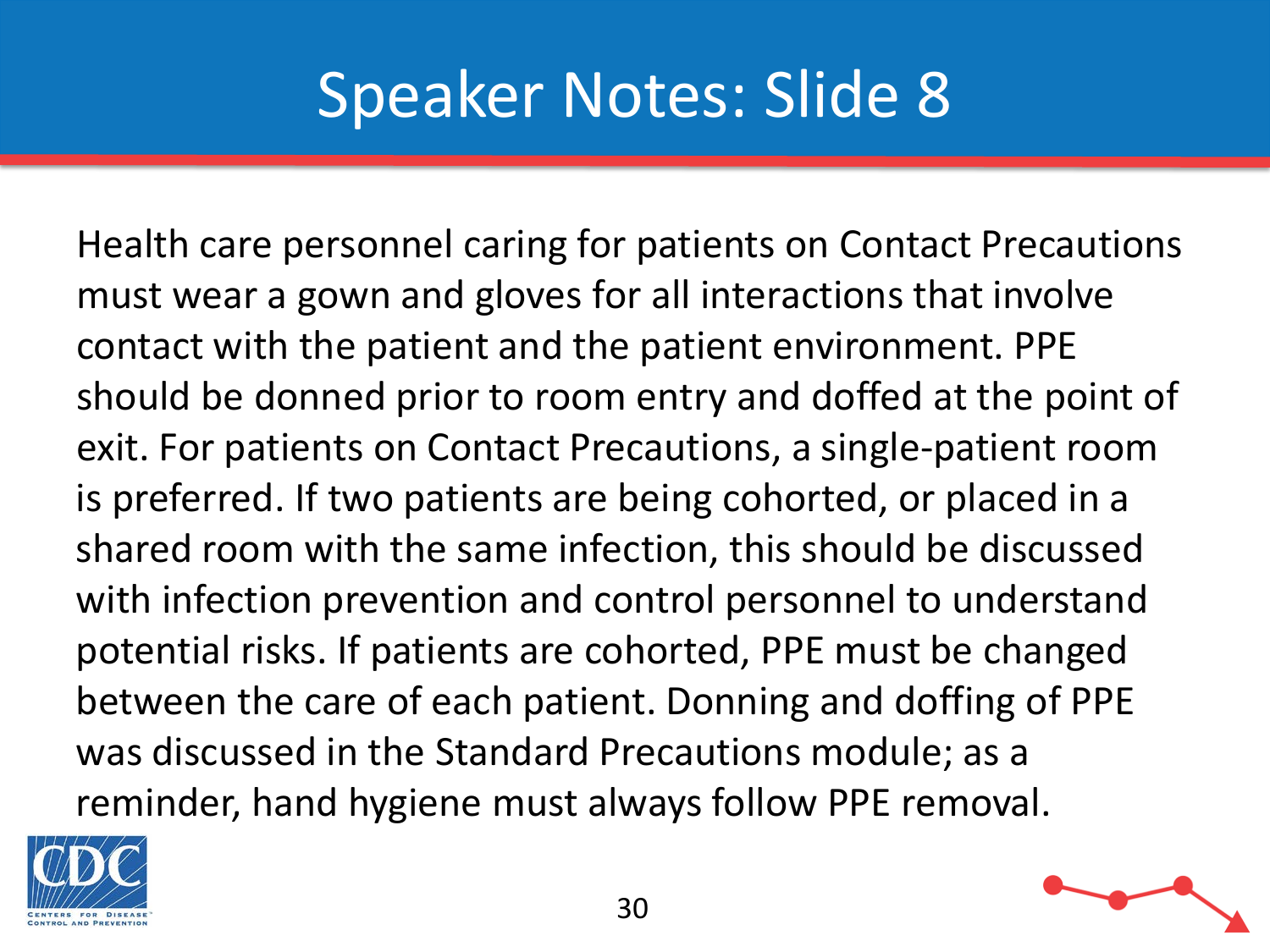Droplet Precautions are used to prevent the spread of pathogens that are passed through respiratory secretions and do not survive for long in transit. These droplets are relatively large particles that cannot travel though the air very far. They are transmitted through coughing, sneezing, and talking. Although a single-patient room is preferred, patients may be cohorted after consulting with infection prevention and control personnel. Maintaining a spatial separation of three feet or more and keeping curtains drawn between patients is recommended.

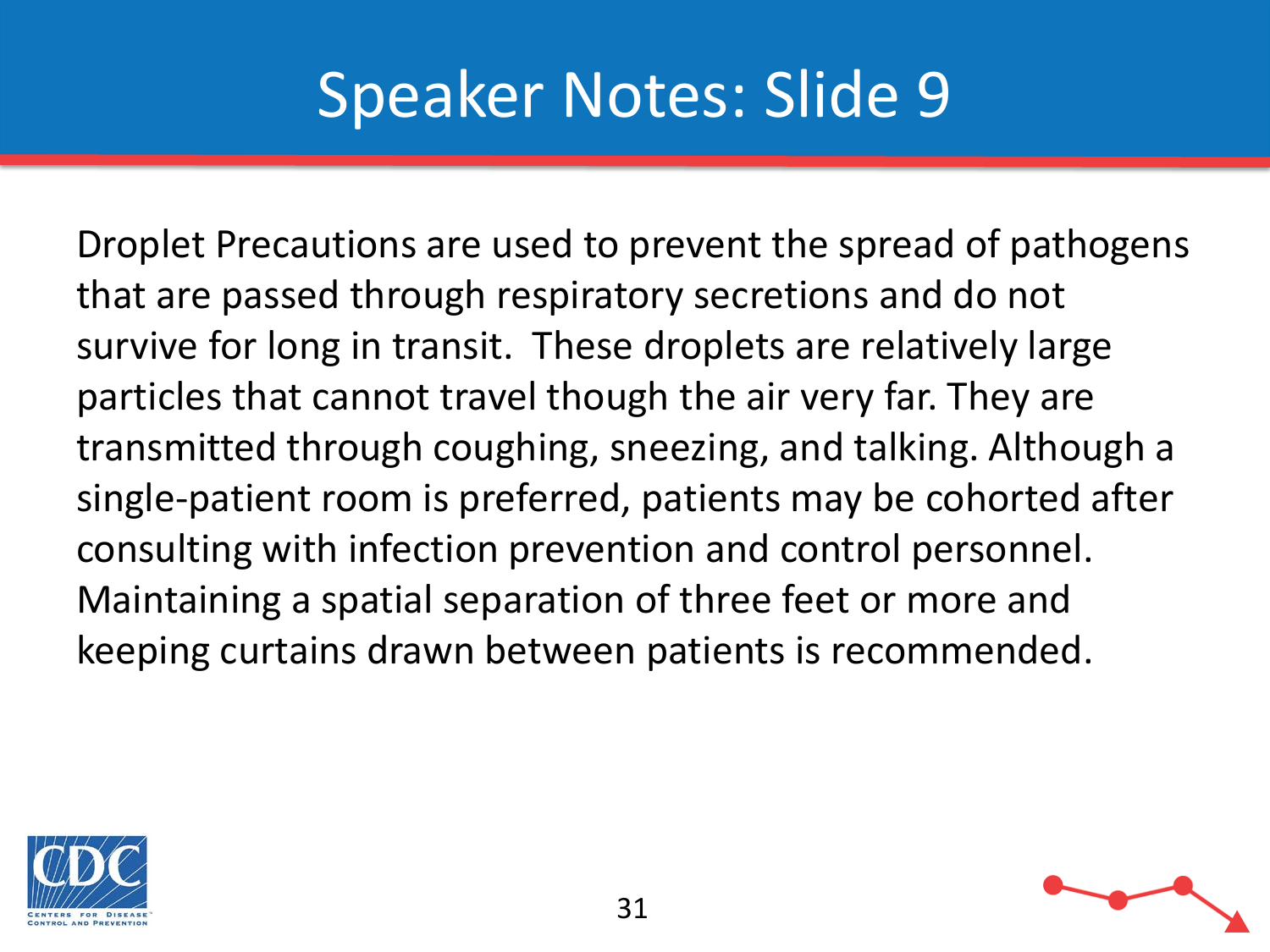# Speaker Notes: Slide 9 Continued

You may have seen a similar photo of a sneeze to demonstrate the distance and amount of secretions. We as health care personnel certainly hope that others can contain sneezing and coughing to prevent distribution of these secretions. As described in PPE Module 1, respiratory hygiene should be part of Standard Precautions.

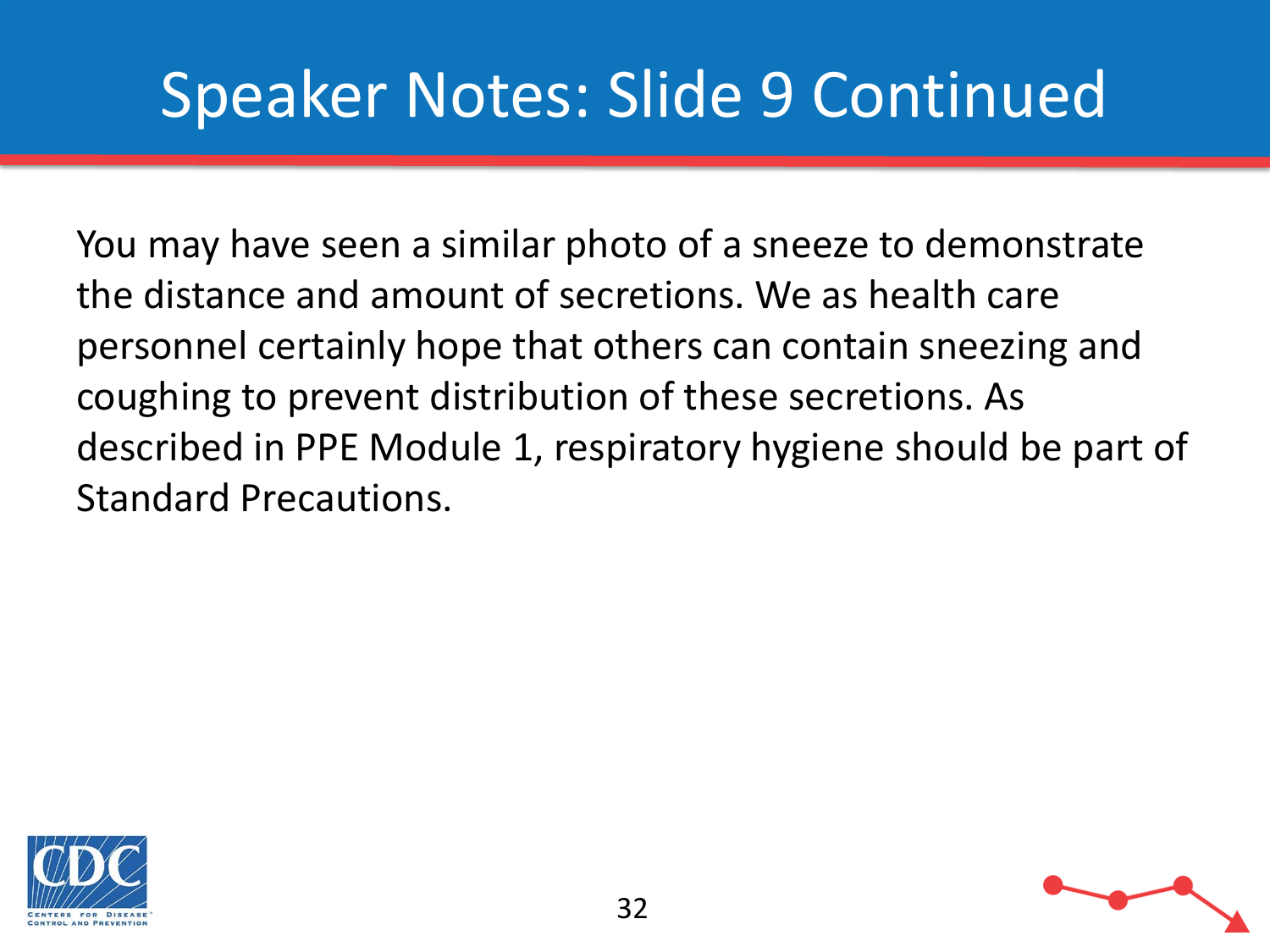Health care personnel caring for patients on Droplet Precautions must wear a face mask for close patient contact, considered to be within six feet or less or in the room of the patient. Taking a blood pressure, listening to lung sounds and administering medication would all require staff to wear a face mask. A respirator or N95 face mask is NOT necessary but can be used for the care of a patient on Droplet Precautions. Remember, that you should continue to use Standard Precautions during patient care in addition to Droplet Precautions.

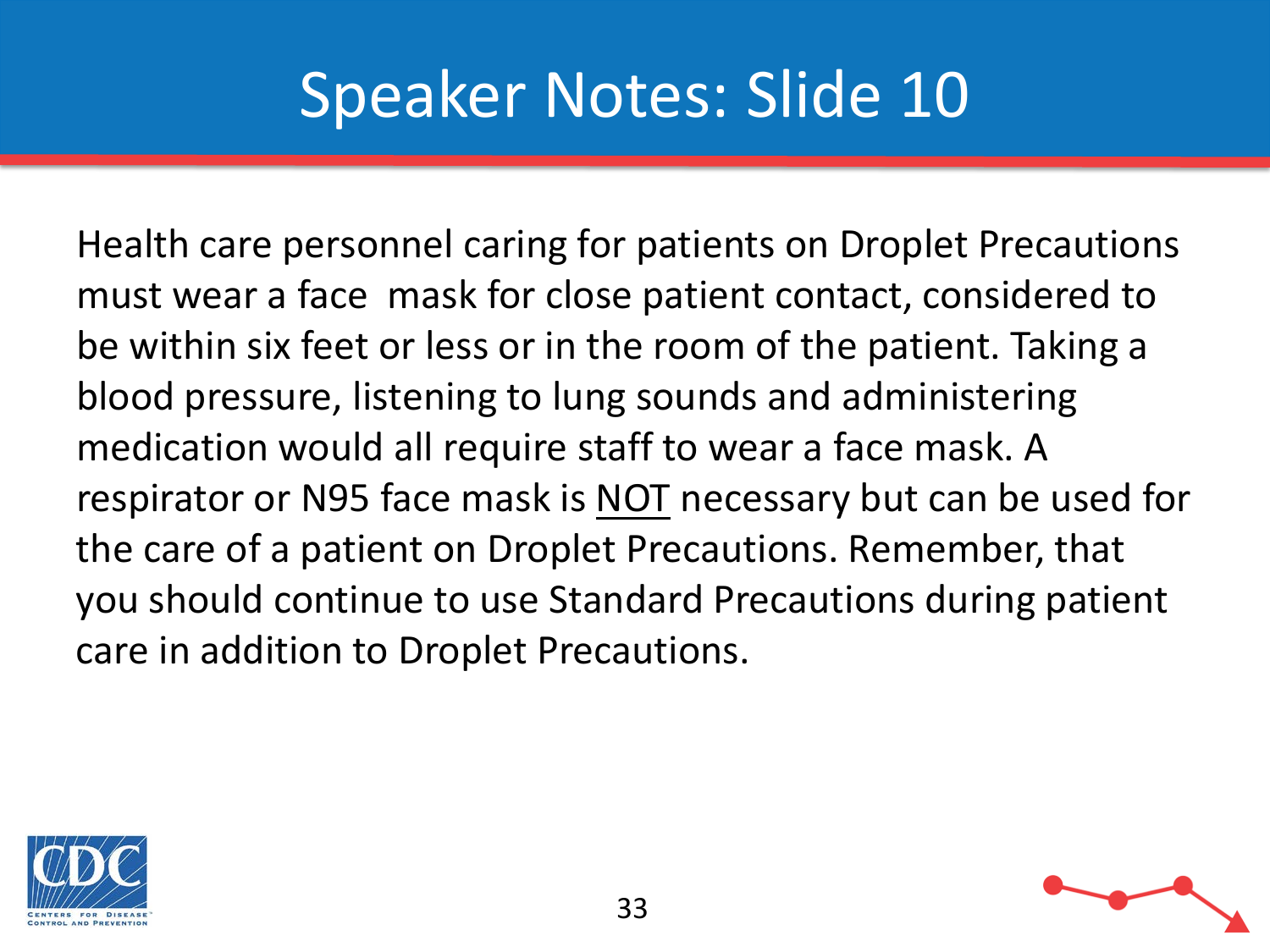# Speaker Notes: Slide 10 Continued

This includes handling items contaminated with the patient's respiratory secretions. PPE, including the face mask, should be removed at the point of exit and not worn in corridors or when caring for other patients. For some infections, eye protection might be necessary as well (e.g. Influenza). Lastly, remember to perform hand hygiene using soap and water or alcohol-based hand rub after removing all PPE.



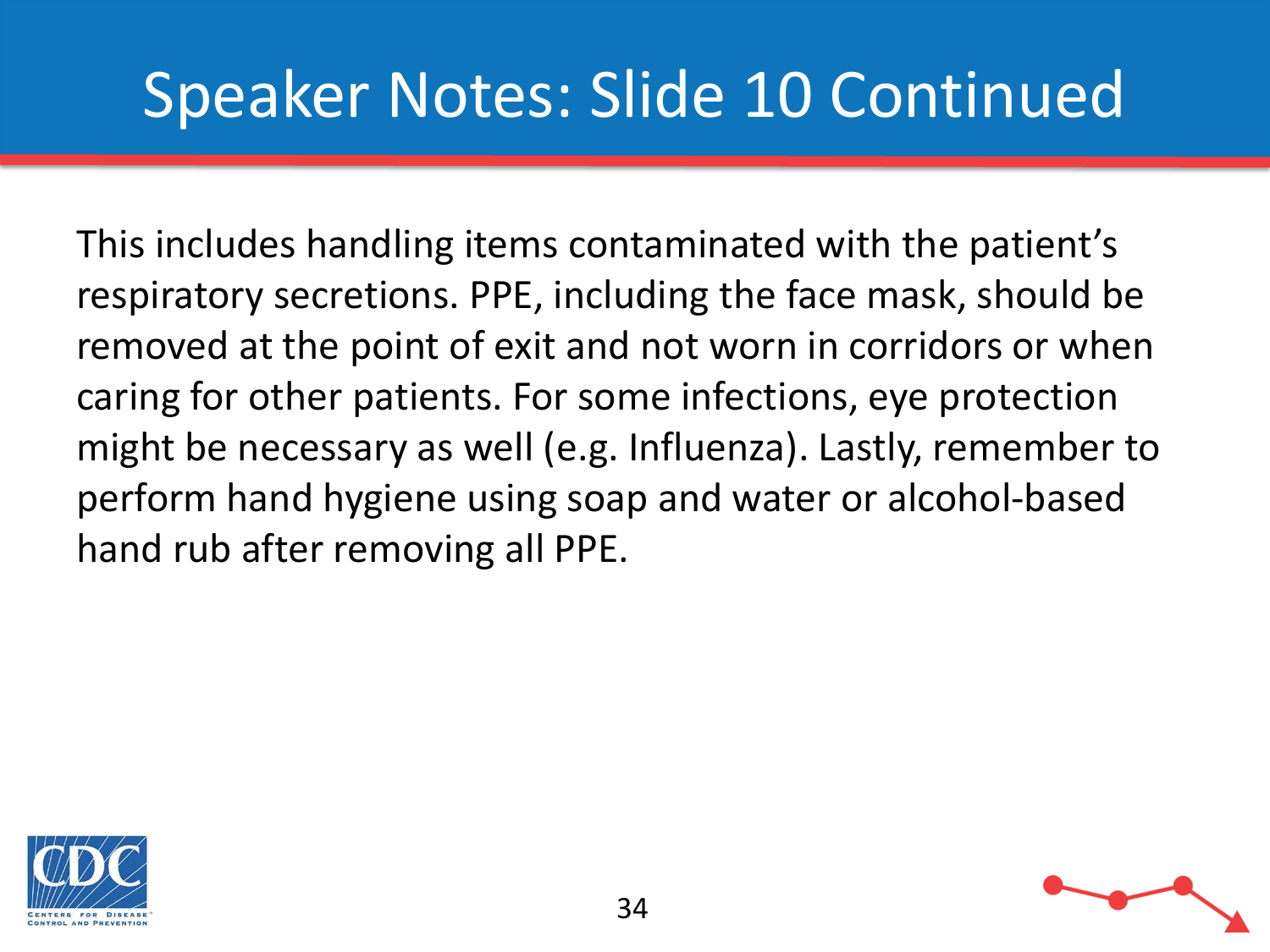Airborne infection isolation or Airborne Precautions prevent the transmission of infectious agents that remain viable and suspended in the air over long distances. Examples of these are rubeola virus or measles, varicella virus or chickenpox, and *Mycobacterium tuberculosis.* These patients should be promptly placed into an airborne isolation room that contains special air handling and ventilation. This air handling and ventilation capacity includes a monitored system that provides negative pressure relative to surrounding area (such as the hallway). The air is exchanged at a rate faster than other areas in the health care setting with exhaust directed to the outside and/or HEPA filtered.



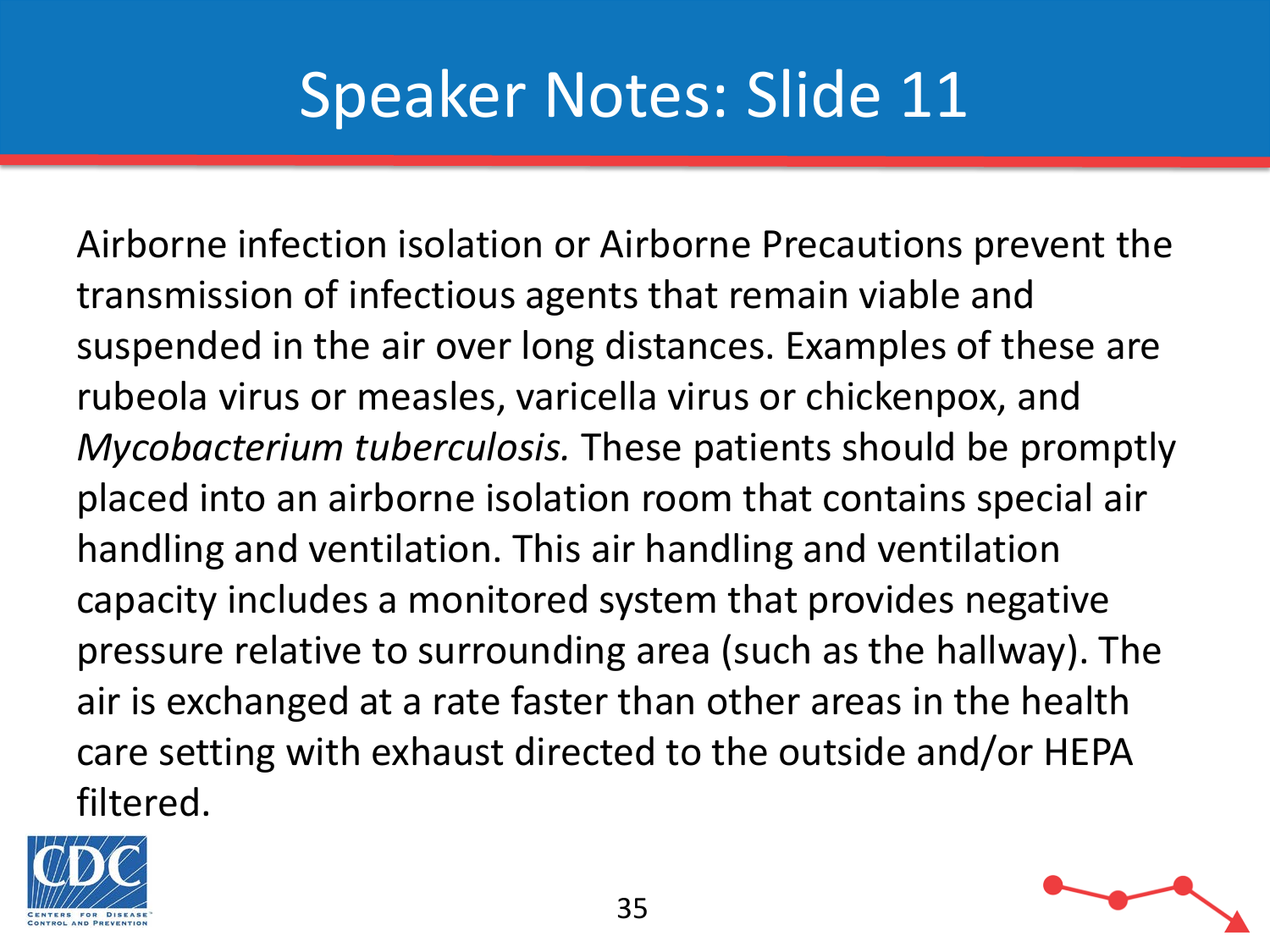A particulate respirator must be worn by anyone entering the patient's room that is on airborne precautions. This may be an N95 respirator or powered air purifying respirator or PAPR. Respirators are specifically designed to provide respiratory protection by efficiently filtering out airborne particles. An N95 respirator requires appropriate fit-testing done by trained personnel. A fit-test will ensure the face mask has a tight seal against the face. A PAPR consists of a battery operated blower and HEPA filter, connected by a tube to a covered face piece, as in the photo.



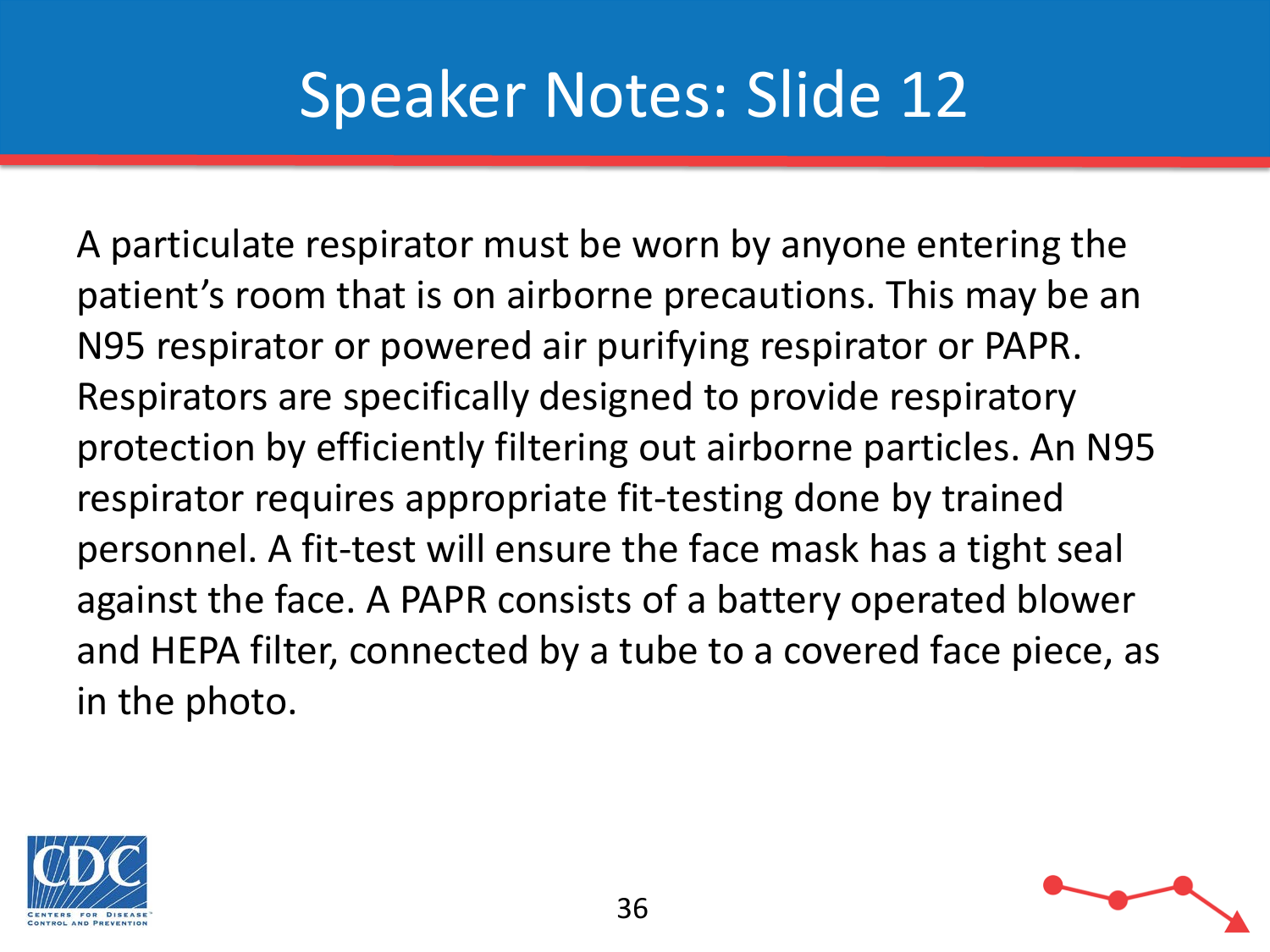# Speaker Notes: Slide 12 Continued

PAPRs may be selected if an N95 respirator does not fit, or the employee has facial hair or a facial shape that would interfere with mask-to-face seal. Occupational health services will be able to provide details on what types of respiratory protection they have available, how employees obtain fit testing and proper use of the respirator.

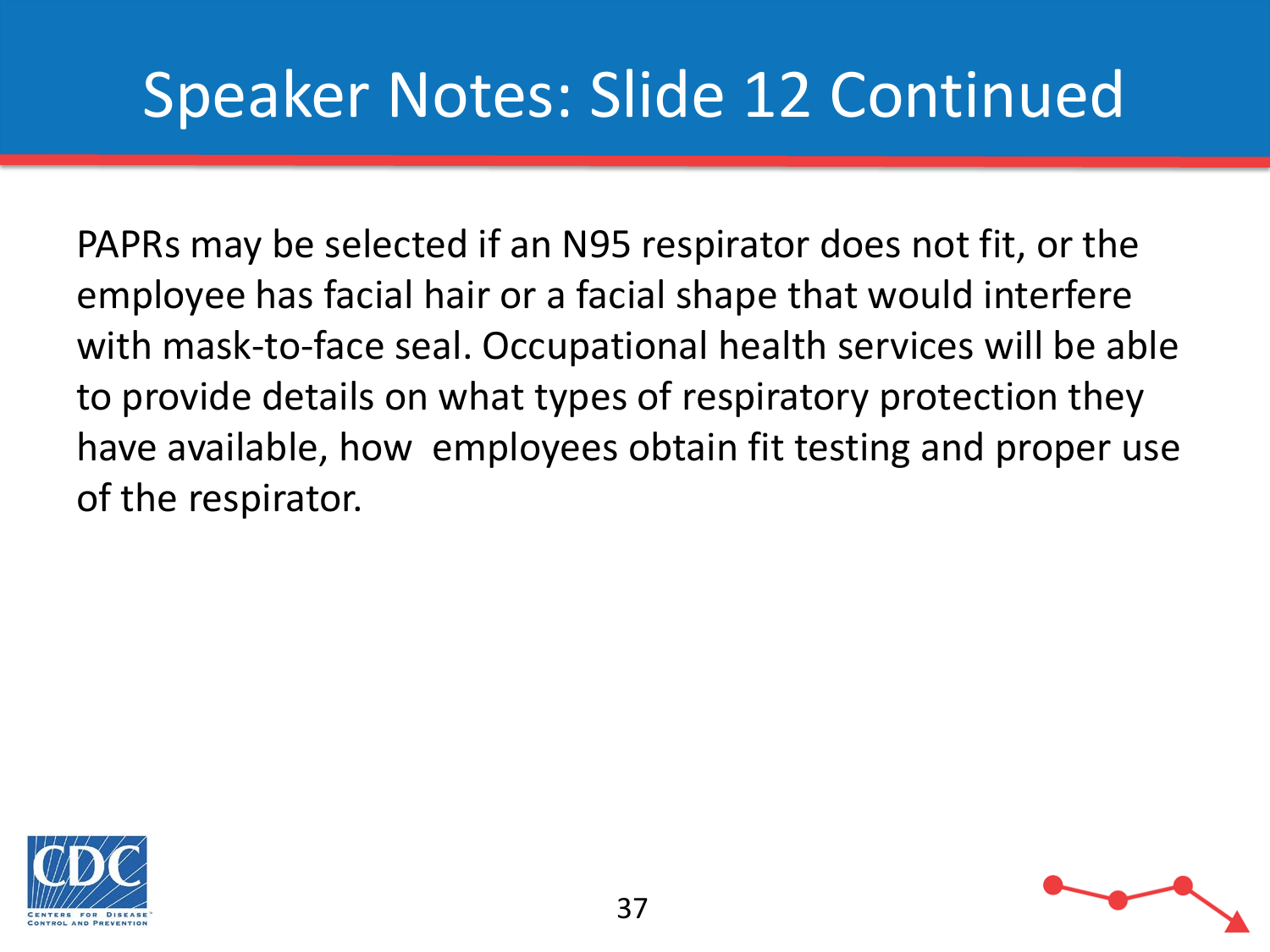Moving patients out of their isolation room should only occur when necessary. For patients on Contact Precautions, any infected areas must be covered or contained. PPE should not be worn by health care providers or transporters while moving the patient. Clean PPE should be used at the destination point.



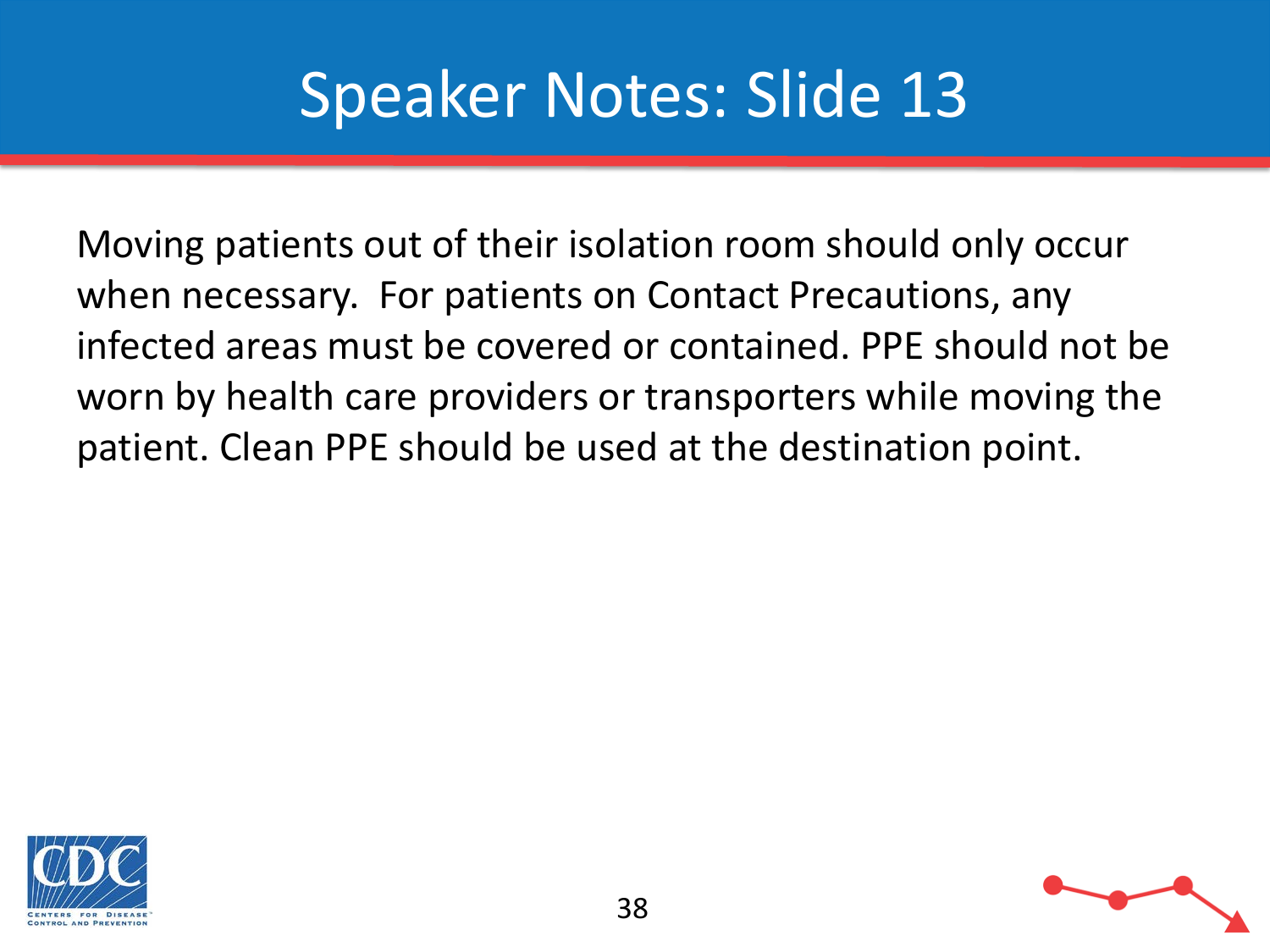# Speaker Notes: Slide 13 Continued

If on Droplet Precautions, the patient should wear a surgicaltype face mask and follow cough etiquette when outside of their room. For patients in airborne infection isolation, the patient should also wear a surgical face mask and follow cough etiquette. Patients and transport personnel do not need to wear respirators when transporting patients. When patients must leave their room and travel to another department or area, there must be good hand-off communication among staff about the type of isolation precautions. This may include verbal, written and/or electronic notifications.



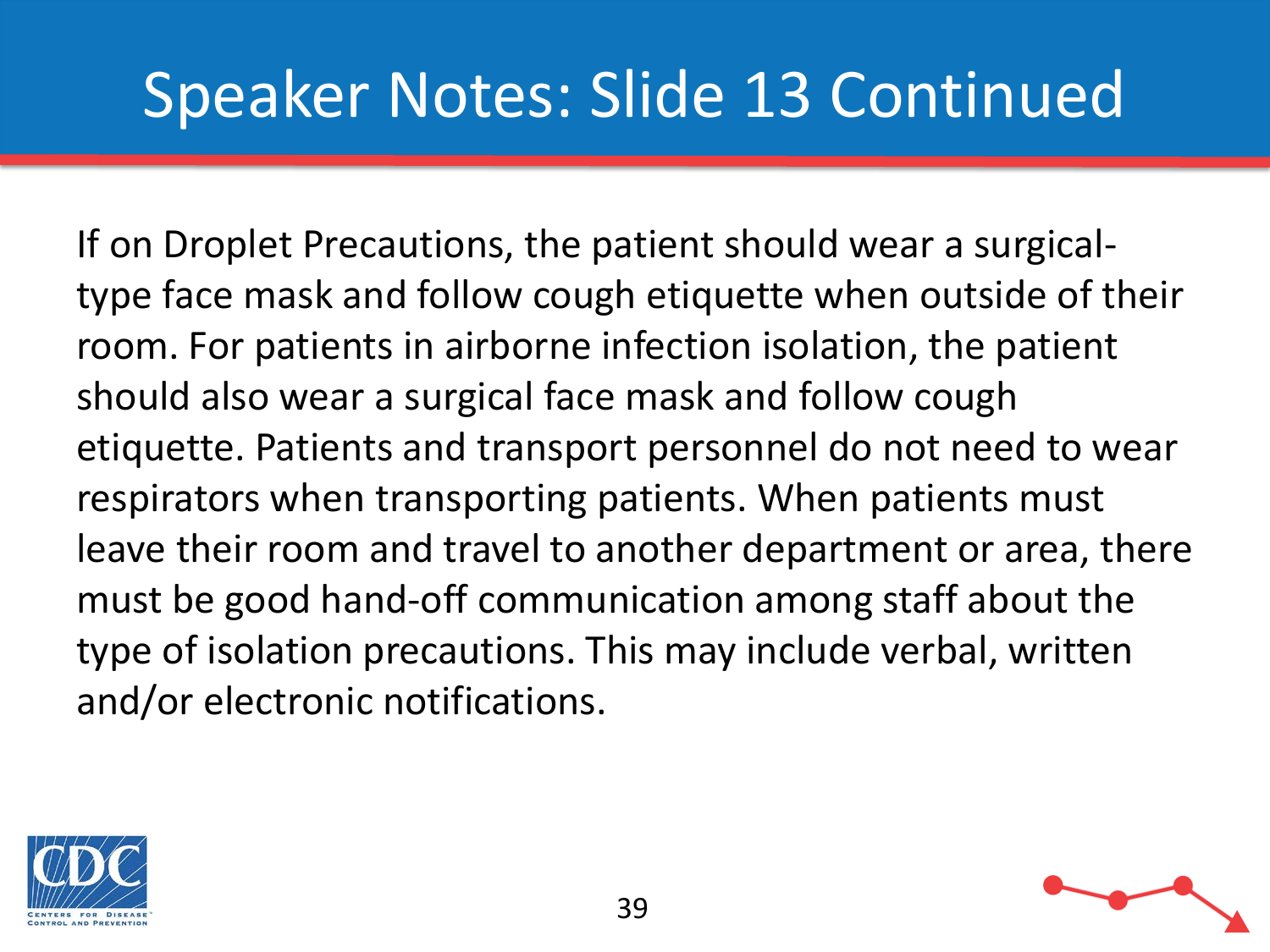Now we'll do a couple of case scenarios to test your knowledge. You are a nurse working in the triage area of the emergency department. A patient reports a cough with blood-streaked sputum for almost two months with night sweats and an unintended 20-lb weight loss. You suspect tuberculosis (TB). What type of precautions would be appropriate?

The correct answer is C, Airborne Isolation Precautions. A surgical type face mask should be placed on the patient and he should be moved to a negative-pressure room as soon as possible. If an AIIR is not immediately available, you should be promptly placed in a private room while awaiting the AIIR. Staff caring for the patient must wear appropriate respiratory protection such as an N95 respirator or PAPR.



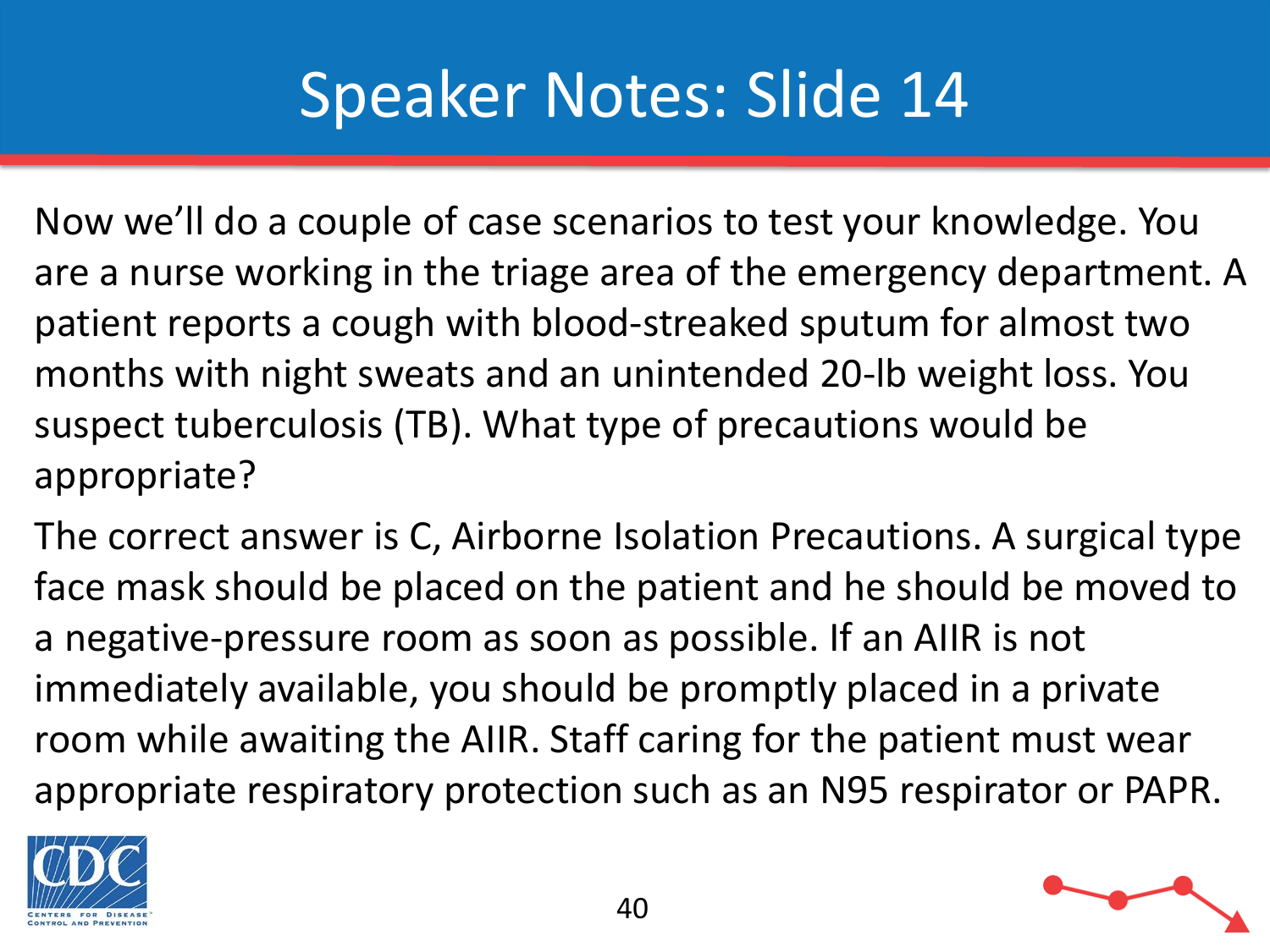In this next example a previously healthy 35 year-old woman is admitted to your medical unit with fever, cough and body aches for two days. She tests positive for seasonal influenza. What type of precautions would be appropriate?

The correct answer is B, Droplet Precautions. These precautions need to be instituted before lab confirmation of illness. Some facilities have enhanced or extended Droplet Precautions, but all should be based on the Droplet Precautions concepts we covered in this module. This includes health care personnel wearing a surgical-type face mask when coming into close contact with the patient, use of a private room and limiting movement within the facility.



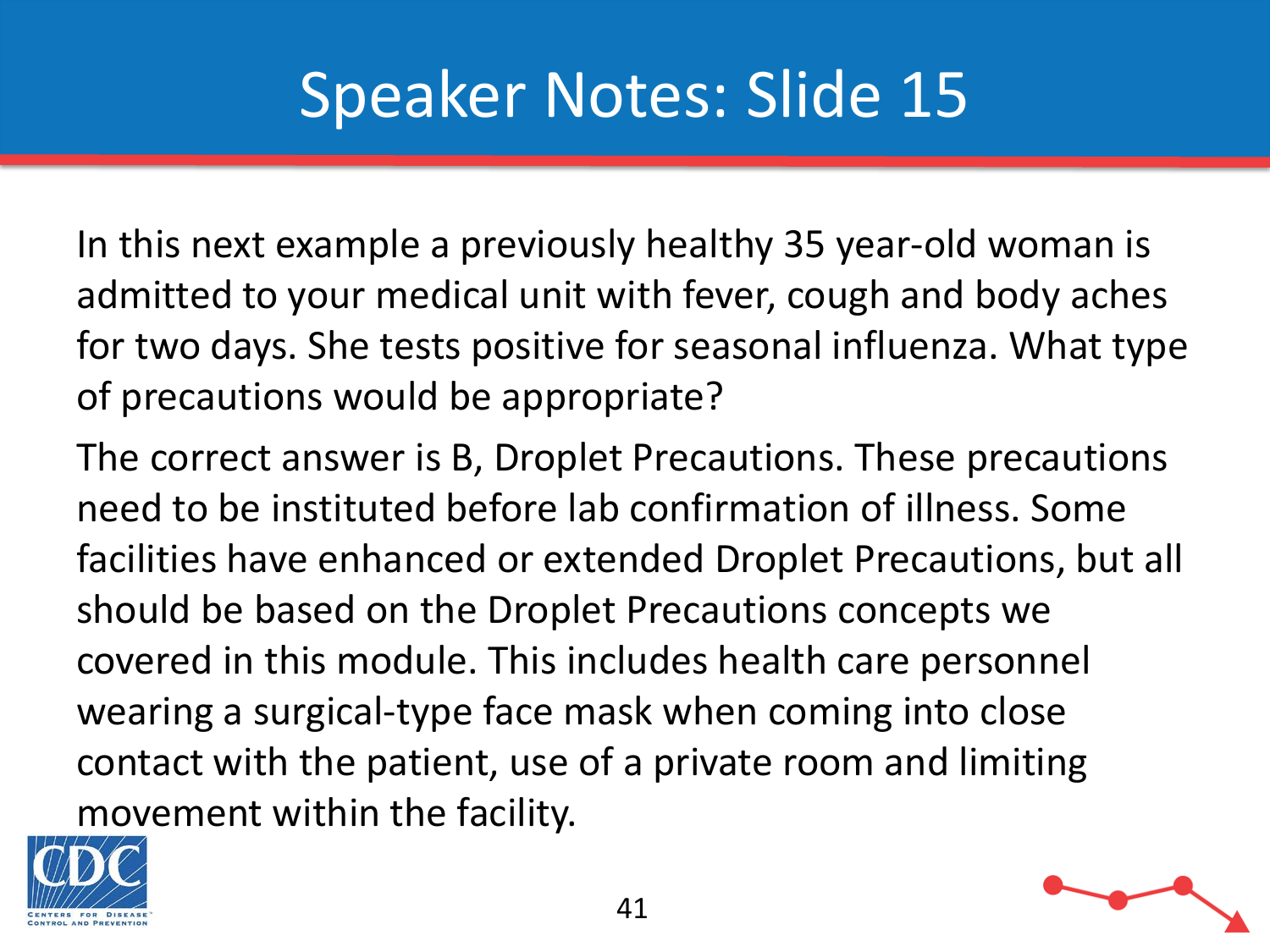In our last example you are assisting in the admissions process for a patient being directly admitted to your health care facility. A 75 year-old male patient presents with his daughter who tells you he's had a large draining wound on his hip that's difficult to keep covered and draining onto his clothing. You confirm this and suggest to the nurse the patient be placed into:

The correct answer is A, Contact Precautions. Contact Precautions should be considered when a patient has a draining, wound. It should also be considered for patients with uncontrollable diarrhea and other instances when the environment may become contaminated.

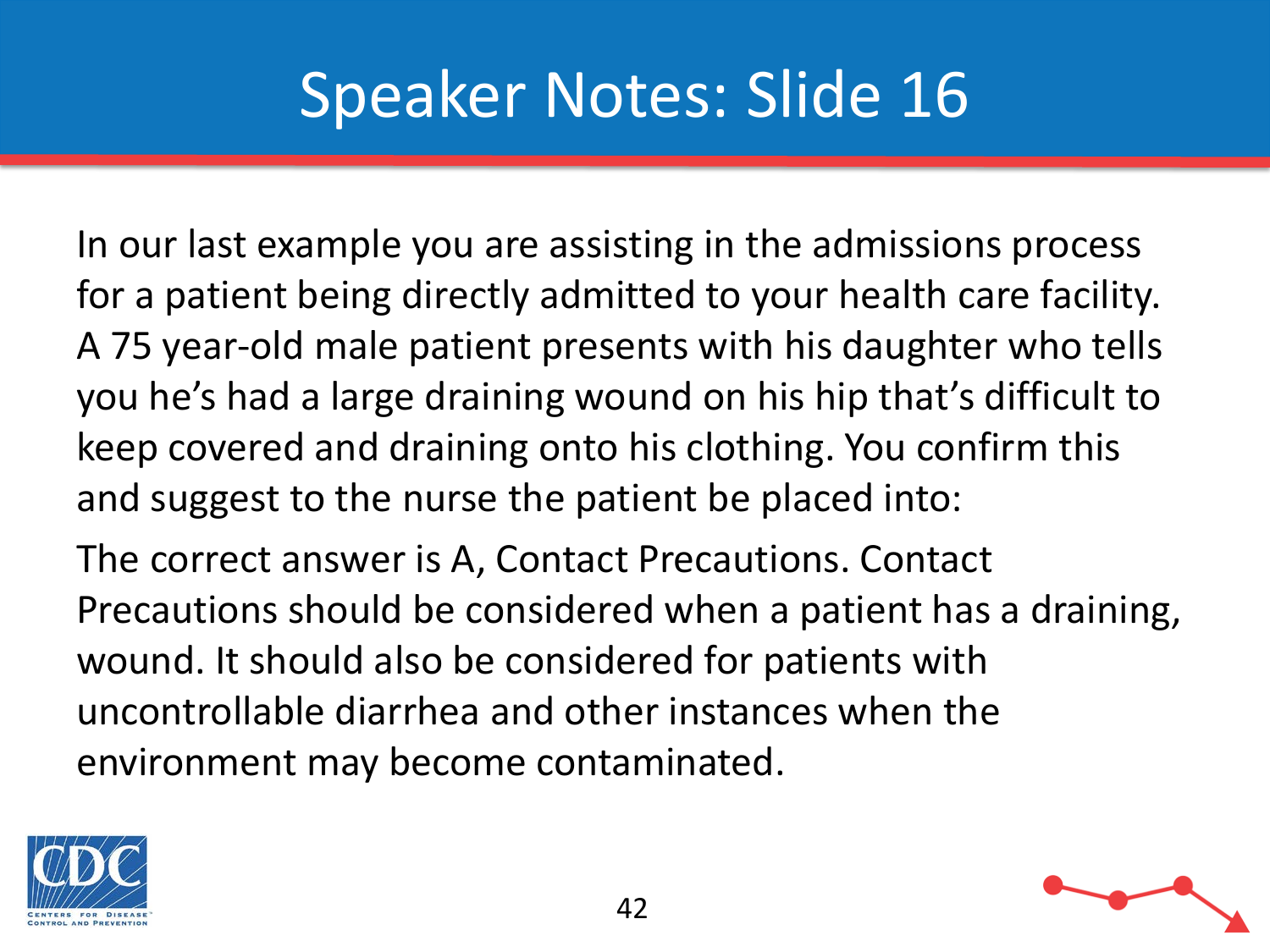Transmission-Based Precautions are used when a patient has a known infection, such as one that's been laboratory-diagnosed, or a suspected infection while awaiting confirmation. Patients should be placed into precautions as soon as possible to prevent exposure to health care personnel and other patients. All health care personnel caring for patients in Transmission-Based Precautions should be aware of the correct PPE and work practices needed to provide care safely. Awareness of how diseases are spread is important for health care personnel. Finally, don't forget to always use Standard Precautions along with any Transmission-Based Precautions needed for a patient.